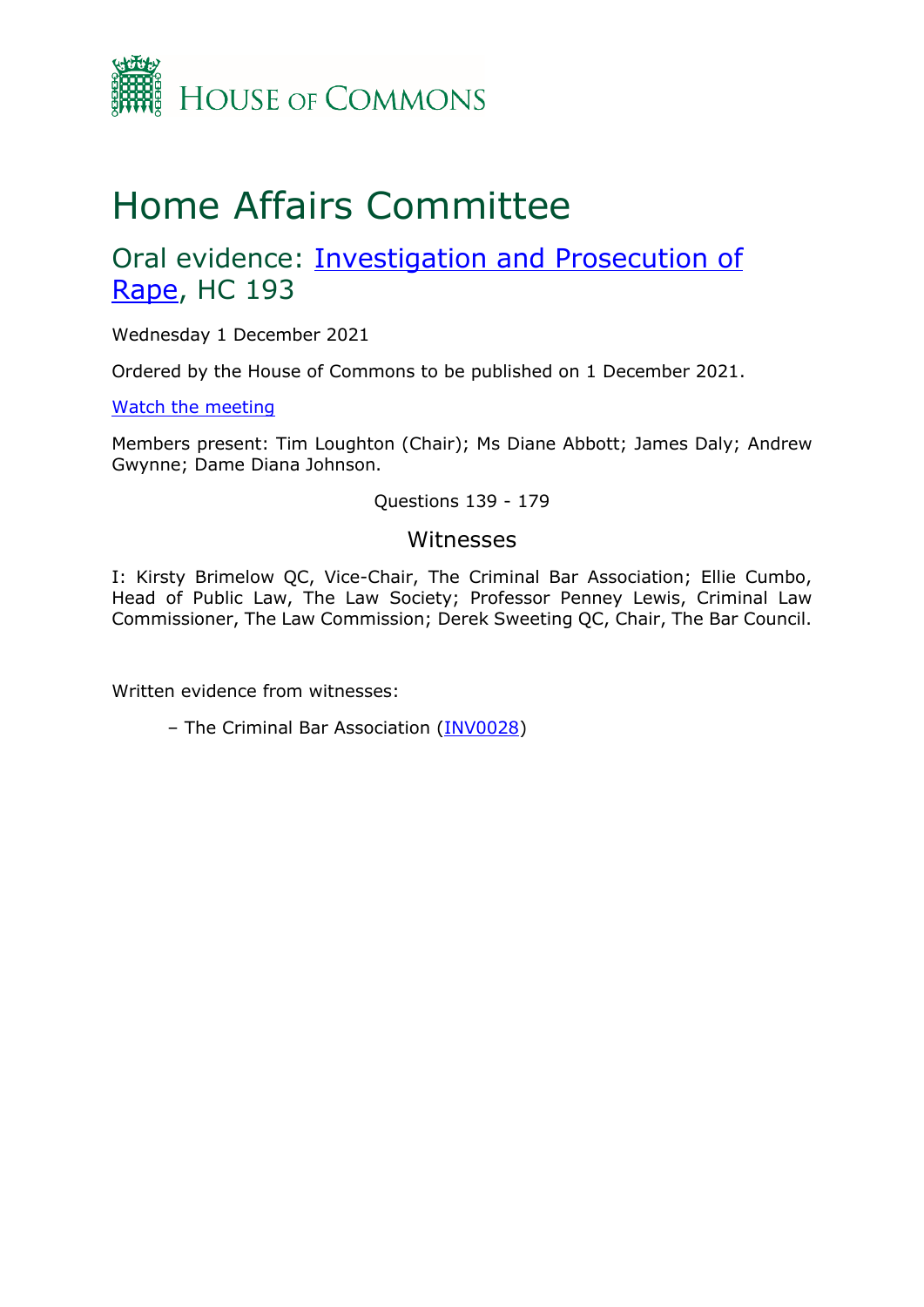

### Examination of witnesses

Witnesses: Kirsty Brimelow, Ellie Cumbo, Professor Penney Lewis and Derek Sweeting.

Q139 **Chair:** Welcome to the Home Affairs Select Committee. This is the fourth oral evidence session for this inquiry into the investigation and prosecution of rape. We have one panel of four very heavyweight witnesses this morning to investigate the legal sector's perspective on the prosecution of rape and serious sexual offences to inform our study. Can I welcome all our witnesses?

Can I also explain that I am not Yvette Cooper? Yvette has been promoted, I think one could say, to shadow Home Secretary, so had to resign as Chair of this Committee. As the longest serving old codger on this Select Committee, I am standing in as the interim chair. We are grateful for everything Yvette has done in her last few years chairing this Committee, and we will hope to conduct the affairs this morning up to her usual high standard.

As we go around with colleagues asking questions, there is no need for everybody to feel that they have to answer every question, and there will be some questions directed at particular witnesses. Perhaps I could start off by asking each of you to give your initial thoughts, particularly addressing the thorny issue of why you think the number of rape prosecutions has declined so significantly in the last few years, and giving some observations on societal and process issues. Give us your initial thoughts, and then we will go into more detail in some of the particular headings that we would like to ask you today. Mr Sweeting, shall we start with you?

**Derek Sweeting:** I am Derek Sweeting QC. I am chair of the Bar Council of England and Wales. That is a very large question. The answer is, undoubtedly, that it is multifactorial. There are lots of reasons why. Some of the reasons are societal, but you are dealing with organisations that are charged with investigating and then prosecuting rape. It is fairly obvious that, if you take resources out of a system involving organisations like that, they respond in the way that you would expect. They tend to concentrate their resources on doing what they can do with the limited budgets that they have.

We have seen that process of the extraction of resources going on for a long time. It is also clear that it has an effect over time. You see experience leaving the police force, for example, so we have far fewer officers who are experienced in investigating rape and serious sexual offending. You also see what you would expect on the CPS side. We have a declining number of cases over the period but actually an increase in the conviction rate. It goes up to nearly 70%. Again, that is probably indicative of an organisation that is trying to concentrate its resources on what it can do.

Undoubtedly, the big issue in this area, as with so many other areas of the criminal justice system, is the extent and nature of the cuts that there have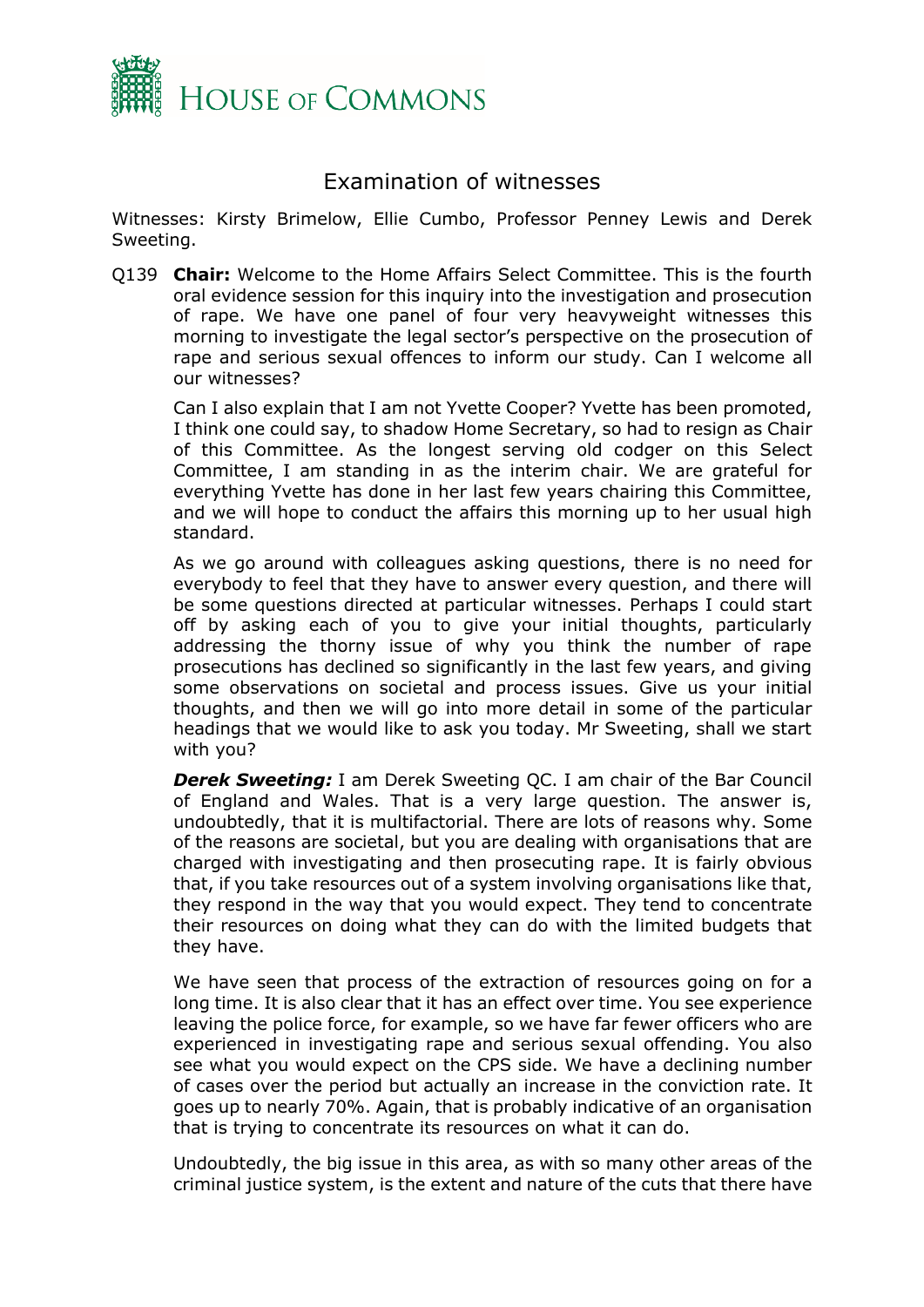

been to funding, and the effect upon the resources available, particularly in this area. It is resource intensive and it requires people with experience and skill to progress these cases throughout the system.

Then there are societal effects such as the impact of digital disclosure. The fact that so much of our lives is now recorded on mobile phones, in particular, has presented huge challenges, particularly for the police in accessing and collating that sort of data. I sound like a broken record, but that in itself is a resource issue because you simply need to have more people with more expertise and skill, and more technology available to deal with that particular problem.

Those are my initial observations. There are quite a few factors that I have not touched on, but I am sure others will in answering your questions.

**Chair:** We will come back to those. Thank you. I should have introduced everybody. Professor Penney Lewis, criminal law commissioner from the Law Commission, can I ask you for your opening comments, please?

**Professor Lewis:** Yes, thank you. The Law Commission is in a slightly different position from the rest of my colleagues here on the panel today. We are an independent body advising Government and Parliament on the need for law reform. We have been asked to take on a project looking at the trial process in relation to rape and serious sexual offences as part of the rape review work that I know you have been considering in your earlier sessions.

While the Law Commission will be looking at the way in which the current legal regime impacts on complainants' and, indeed, defendants' rights to fair trial, we will not be investigating the causes of low conviction rates or attrition rates, for example.

As a preliminary point in relation to the project that we have been asked to look at, which focuses on the trial process, one would hope that, if the trial process improves so that the experience of complainants going through that is a better one while still ensuring that the defendant has a fair trial, that will have a knock-on effect on the attrition rate, the reporting rate and all the other indicators that the Committee is worried about.

**Chair:** Ellie Cumbo is the head of public law at the Law Society.

*Ellie Cumbo:* The Law Society would echo a lot of the things that Derek Sweeting has said, in particular the point about the difference between the investigation stage, the CPS decision-making stage and then what happens at trial. That seems to chime with the evidence that I know you have heard from other witnesses about the point at which those numbers seem to fall off. From our point of view, the job of solicitors, who we represent, is to ensure that there are fair processes throughout those stages. We take less of a view on the global picture around the statistics, but we recognise the importance of having that information. We welcome the commitment made by the rape review to that level of transparency.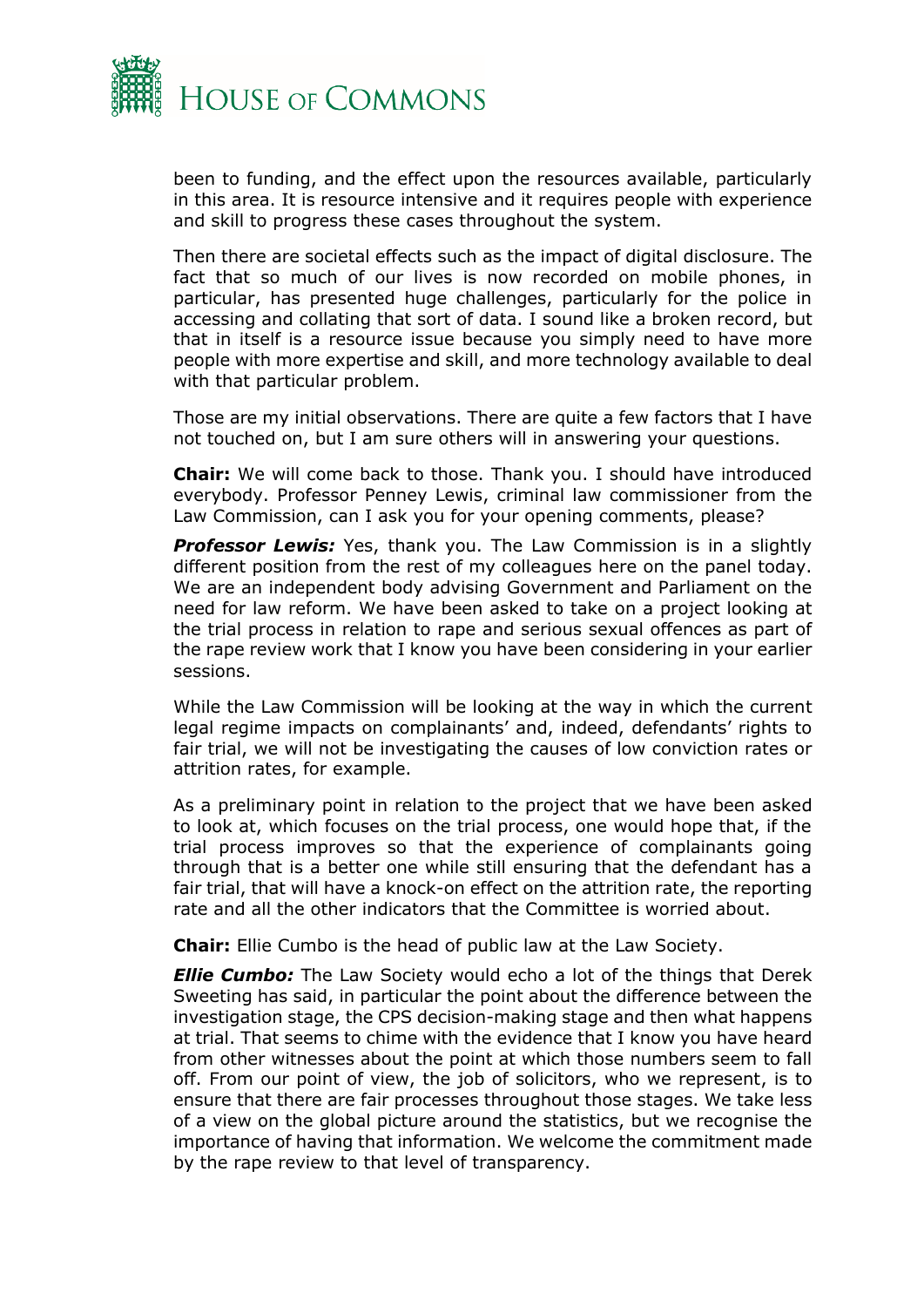

**Chair:** Kirsty Brimelow QC is vice-chair of the Criminal Bar Association.

**Kirsty Brimelow:** I come at this from a practitioner angle, representing those who are prosecuting and defending in these cases. The starting point, which is positive, is that the conviction rate has steadily increased over the last five-plus years. In 2015, we had a conviction rate of 58%. In the latest figures for 2019-20, we are up to 69%. That is a reflection of the expertise of the court once the case is in court.

However, there has been a significant fall of referrals of these cases from the police to the CPS. It is a 37% fall. What are the reasons for that fall? They are partly resources. From a practitioner's perspective, all the feedback from members is that there is a collapse of specially trained officers, called SOIT officers, which did so much to improve the system from 2015 onwards. You do not now get a continuous officer with complainant on case. There are increasing delays, which I have to say is very depressing and distressing, having seen, certainly in my early years of practice, how cases involving complainants in sexual offences would be expedited. Now, you are lucky if the case is heard within four years between complaint and trial. It is not all due to backlog.

There is also an increased delay in the police from complaint to actual charge. Some of those figures on that are probably quite interesting. You probably already have them. You are looking at an average of about 98 days to investigate from complaint to outcome, whether that be not proceeding or charge, in a rape allegation. That compares to 66 days in relation to other sexual offences. Looking at other violence allegations against people, it is only 18 days.

Practitioners' experience, and certainly my experience as well, is that complainants just get fed up and they drop out of the system. It is a lot of stress. If they are not having sufficient support and sometimes sufficient communication, they want to move on with their lives. There are also issues with miscommunication about what is going to happen to their private information. For example, if they have given their telephone over, they want their telephone back. They want to re-engage in some way with civilian life. The criminal justice system can be seen as a barrier to that.

Those are some of the reasons. I would add that it is very well documented from reviews in 2014 and 2015, where Sir Bill Jeffrey and Sir Brian Leveson documented the frustration and stress felt by witnesses when cases are listed and then stood out at the last minute. We have also experienced that with complainants and witnesses simply saying, "I am not coming back".

Q140 **Chair:** It is interesting that the resource issue was a common theme in what everybody has said. There are two points to come back on. Mr Sweeting, you raised the point, reinforced by Ms Brimelow, about the increase in the conviction rate but the low number of cases. The deduction from that is that the CPS is going for a higher hit rate on those cases where it thinks it can secure a successful conviction. It is not taking forward those cases that it might have taken forward in previous years in order to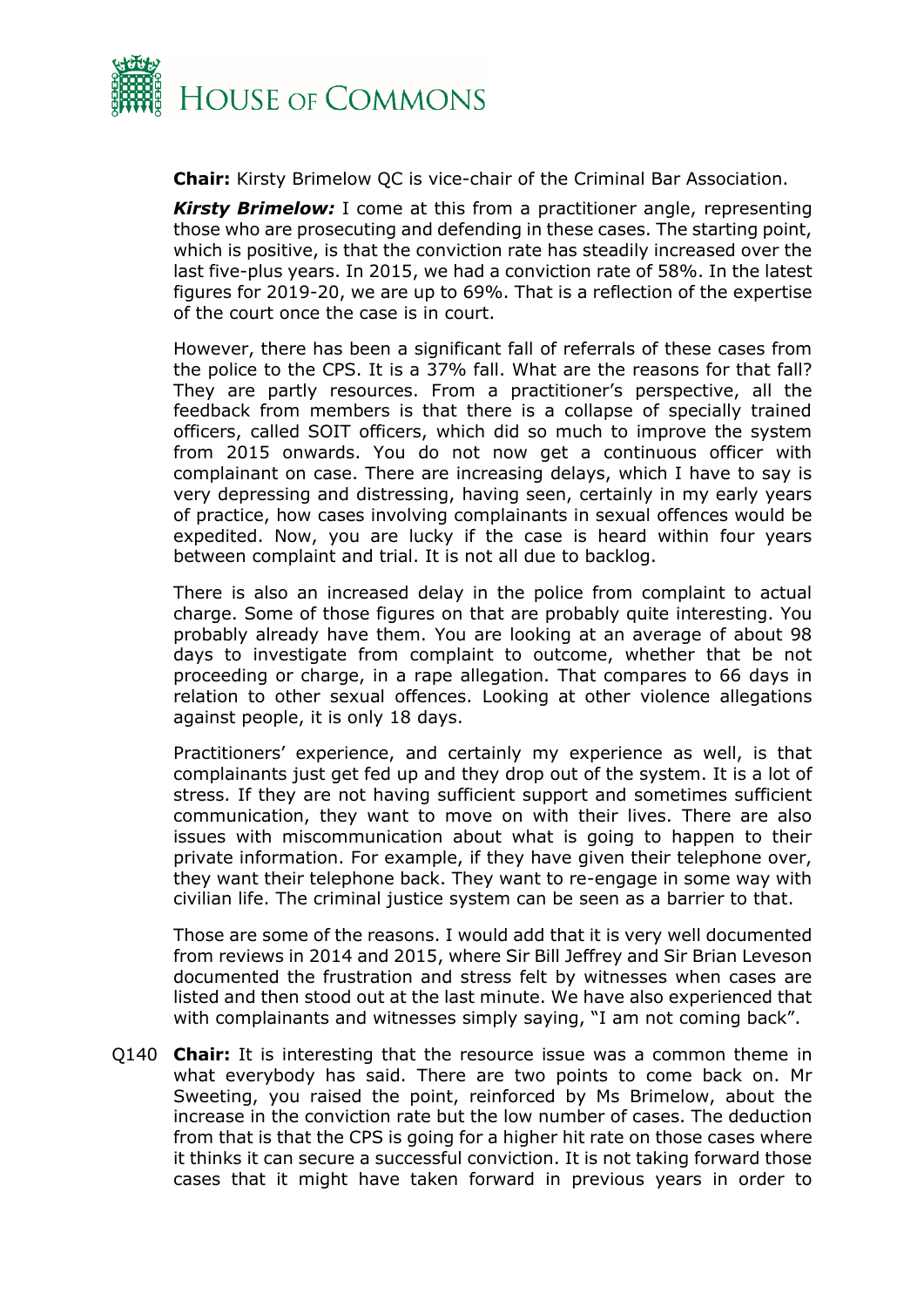

effectively get the pass rate up. Is that really what is happening?

**Derek Sweeting:** I am not sure I am making that observation about any kind of deliberate policy on the part of the CPS. I am not sure the DPP would say that that has been a policy. What I was drawing attention to is the difference between the volumes, which are the raw numbers, and the organisational effects when you have limited resources. The point I was making is that any organisation tends to concentrate on what it can do with the resources it has. The volumes of prosecution for adult rape—the figures that Kirsty has given—have fallen by 59%, and convictions by 47%, between 2015-16 and 2019-20. Convictions are actually up a little bit this year.

That has coincided with an increase of 79% in police-recorded adult rape offences. That is the real cause of concern here. We are seeing more offences being recorded but the overall volumes have been going down. The point I was making is that, if you have been deprived of resources, you are at the back end of a long period where you have been deprived and you have lost experience, the organisation tends to concentrate on doing what it can. If you are concentrating on a smaller amount of cases with reduced resources, it is no surprise that the conviction rate goes up.

Q141 **Chair:** That is the point. There are two ways you could deal with the lack of resources issue. Either you can focus on those cases where you think you can achieve the best outcome, which is a prosecution, or you can concentrate on those cases that you think are going to be simplest to get to court and require less intensive work to share your resources round, but which might result in a lower conviction rate. What has happened here is that we have fewer cases but a higher conviction rate, which would suggest to others that there is selectivity of cases in order to achieve a higher ranking in the tables, to put it one way. Is that not how you see it?

**Derek Sweeting:** I am not so sure about it, because it is not really an option to just keep on diluting and saying, "We have to deal with a number of cases that is not really feasible for us". These are difficult cases. They require experienced prosecutors and police officers at every stage to deal with them. They are not susceptible, as it were, to volume management in that way. If you are taking a view about where you can best use resources and experienced resources within the CPS and the police, you are concentrating on a smaller number of cases. It may be that there is some unconscious drive, not towards low hanging fruit but towards those cases that you think can be investigated satisfactorily with the resources you have. That is almost a natural tendency. It is not surprising.

Q142 **Chair:** Ms Brimelow, can I come back to you as to whether you agree with that, and to your comment—we have heard this from previous witnesses about the fatigue of victims, if it is up to four years, to have to live through the traumatic experience over all that time for a whole host of reasons? We took evidence about the whole technology thing and why it takes so long to turn your phone round, when you and I could go to a phone shop down the road, get a new phone and have all our data transferred to it.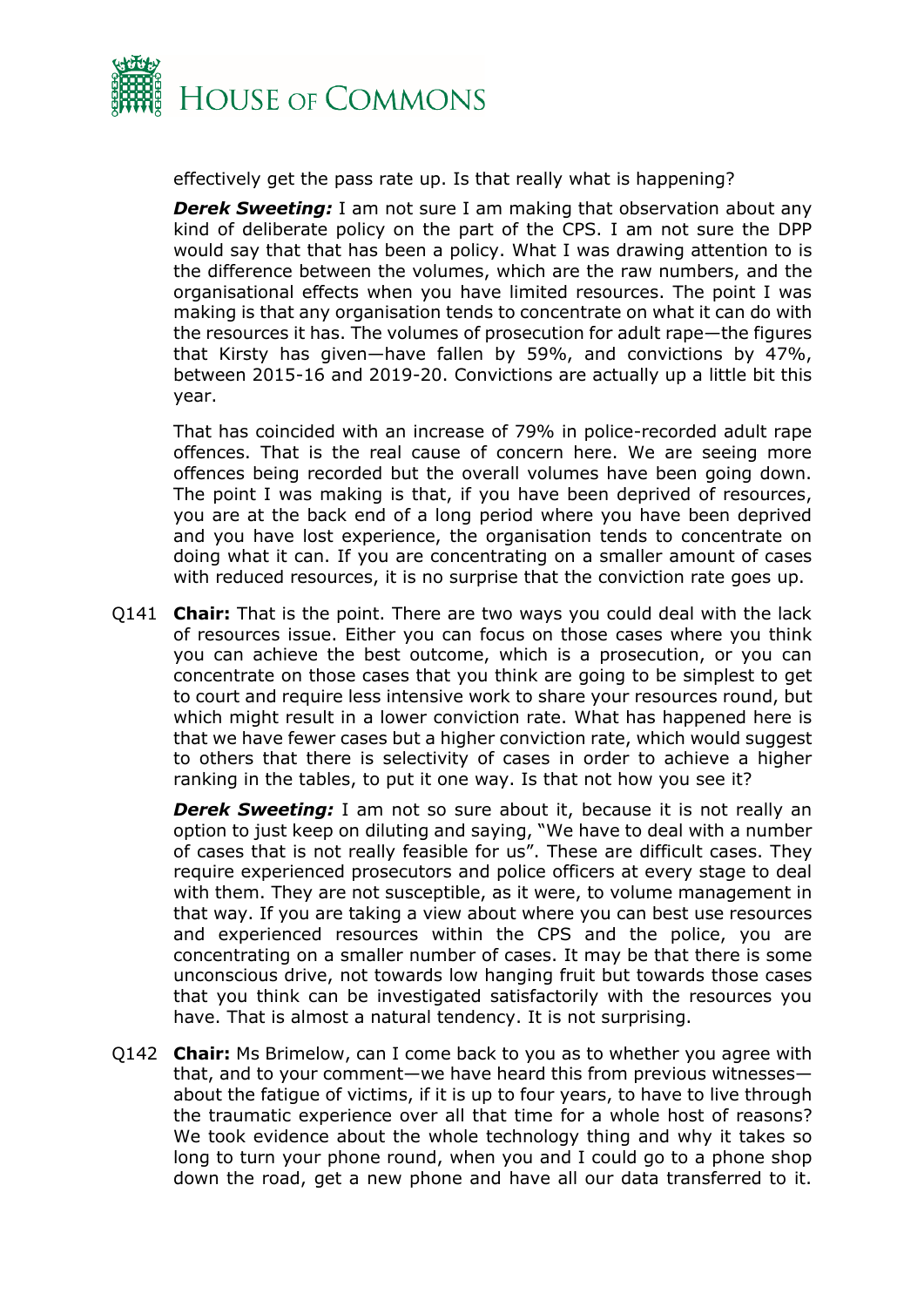

Why can that sort of thing not happen? How serious is the dropping out, so that the victim just says, "Look, I have had enough of this" and throws in the towel? Cases that might be solid cases, and might be among the likely success rate that we have just discussed, do not actually make it because the victim drops out.

*Kirsty Brimelow:* There are two aspects to it. First, if you do not have sufficient resources, you have a weak investigation with in-built delays within it. That is the first stage. The second stage is referrals to the CPS in relation to charging. If the evidence is not sufficient for the police to refer, they will delay doing so. There are obvious reasons why it could be insufficient, as nobody has been focusing on the investigation sufficiently.

When it gets to the CPS, again, we have examples of those prosecutors who are dealing with these cases. Some of them have about 100 of these cases and they simply cannot focus sufficiently on filling any gaps in the evidence. Therefore, there are further delays. Inevitably, by the time it gets to the barrister, that will then input because the barrister may then, and usually would, advise on further evidence to be taken. I do not think I have ever had a single case, prosecuting or defending, where I have not advised that it requires further evidence, on behalf of either the defence or the prosecution. If that case is only reaching you 12-plus months down the line, by then you have a very unhappy complainant, and witnesses who may well not even be in the country anymore and have simply given up.

Q143 **Ms Abbott:** I was very interested in what Derek Sweeting had to say about resources. The issue about resources has been put to us in informal discussions we have had about this issue. I am always open to arguments about Government cuts but are you absolutely confident, Mr Sweeting, that the main issue in the drop in prosecution is just resources?

**Derek Sweeting:** I started my earlier answer by saying there were a number of factors, and it is sometimes quite difficult to extricate everything that is involved or to point to one thing that is the main driver. It would be surprising if resources were not a major part of it. I did point to some other things, such as societal changes. The lack of resource has been having an effect on the criminal justice system more widely. There is no reason to suppose that this particular area of serious sexual offending would be immune from that. There are good reasons to think that it would probably be more sensitive to a drop in resources over a long time, particularly if you were losing expertise.

There are a number of reasons for doing that, but we know that the police and the CPS in particular had some of the deepest cuts applied to them in the early part of the period of austerity. It is a reasonable conclusion that the lack of resource is playing a part here, just as it is playing a part elsewhere. But I am certainly not suggesting that it is the only reason.

Q144 **Ms Abbott:** You are suggesting that it is the main reason.

**Derek Sweeting:** Yes, I am suggesting it is a very significant cause of the problems that we have within the system at the moment.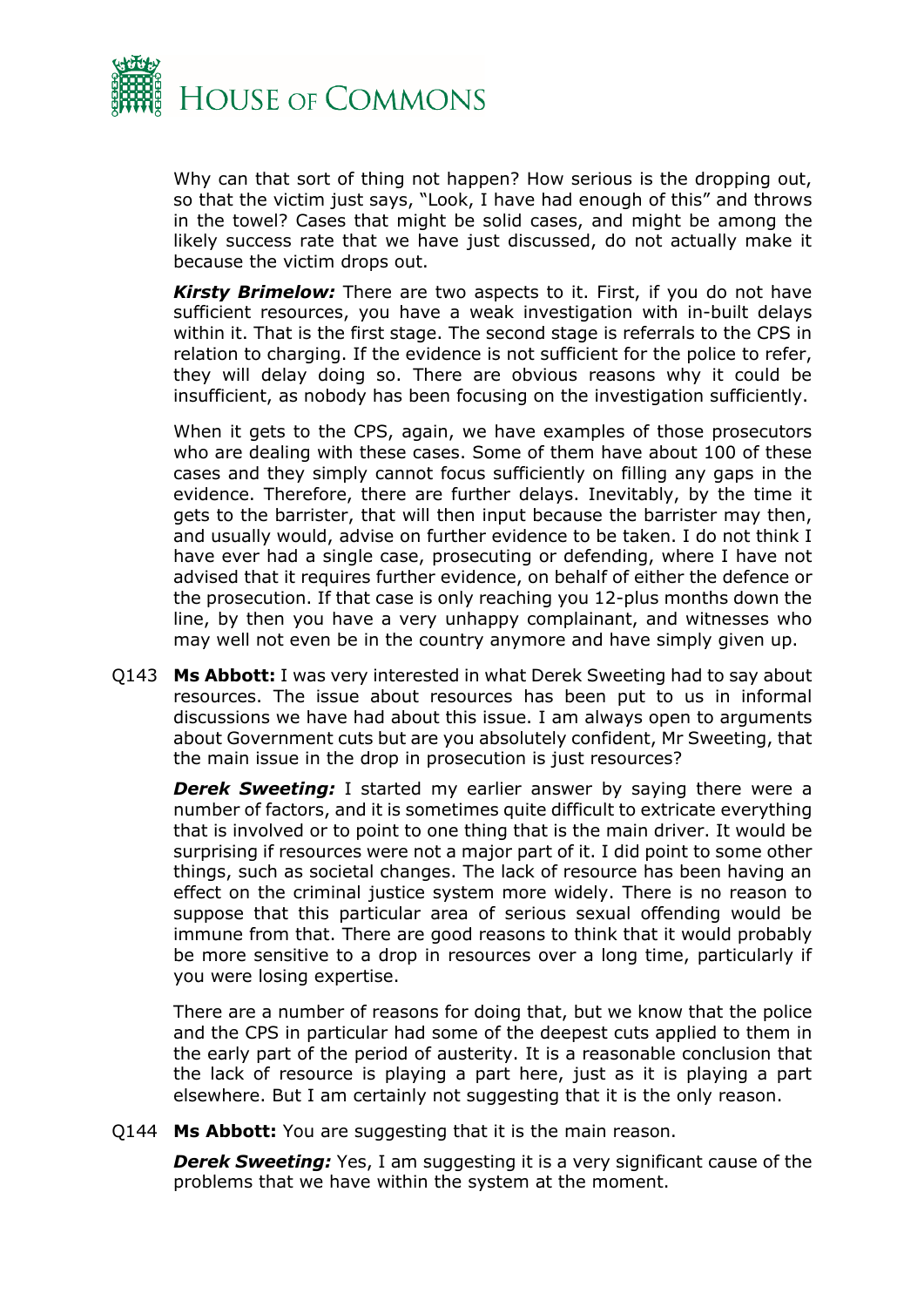

Q145 **Ms Abbott:** It has been put to us in certain informal discussions we have had that the approach taken by the police or the CPS is sometimes influenced by protected characteristics such as race. Can it also be influenced by factors such as the lifestyle or the perceived character of the complainant or defendant?

**Kirsty Brimelow:** I am happy to answer that as much as I can. There have been those cases where the lifestyle of the complainant has influenced matters of charging and prosecution.

As for evidence as to whether protected characteristics affect decisions to charge and prosecute, I am not aware of any data that supports that. We do know, however, that those in minority ethnic groups are disproportionately represented in the criminal justice system.

From a practitioner's perspective, there is no evidence that there is influence on prosecution and charging in relation to those within ethnic minorities or because of the complainant's lifestyle and so on. However, clearly, there should always be resources put into cultural sensitivity and the training of officers. That should always be the priority. I do not think it is happening so much at the moment.

*Ellie Cumbo:* Could I just come in on the first question from Ms Abbott around other factors as well as lack of resource? It is also important to talk about the culture, and it would be naïve to think that the public reaction to some of the changes that your inquiry or the rape review itself might propose do not somehow influence police practice or possibly even CPS practice. For example, if the attrition rate were to climb but the conviction rate accordingly drop, which, Chair, would align with some of your observations, would that be regarded as a success or would we find that there was equal criticism of the police and the CPS as there is now?

The public debate around this, and the way in which it is discussed and scrutinised within Parliament, does need to be mindful of the importance of the balance between defendants' rights and an improved experience for complainants. These are not straightforward issues. It is the great tension that I know everyone on this panel is mindful of, where an overfocus on one side of the equation might risk stepping back from just outcomes, which is what we should all be striving for.

**Derek Sweeting:** The importance of data is really paramount here. We know that a lot of the data collection within the criminal justice system and more widely is far from satisfactory. Dr Natalie Byrom did a report for HMCTS. That was well over a year ago now. I know that she is not impressed with the rate of progress. There is a lot more work to do. I do not think we can answer the BAME question, for example, without much better data, other than saying, as Kirsty has, that there is an overrepresentation of those from ethnic minority backgrounds already within the criminal justice system. Again, it would be a surprise if we did not see something like that—some such effect—going on in relation to this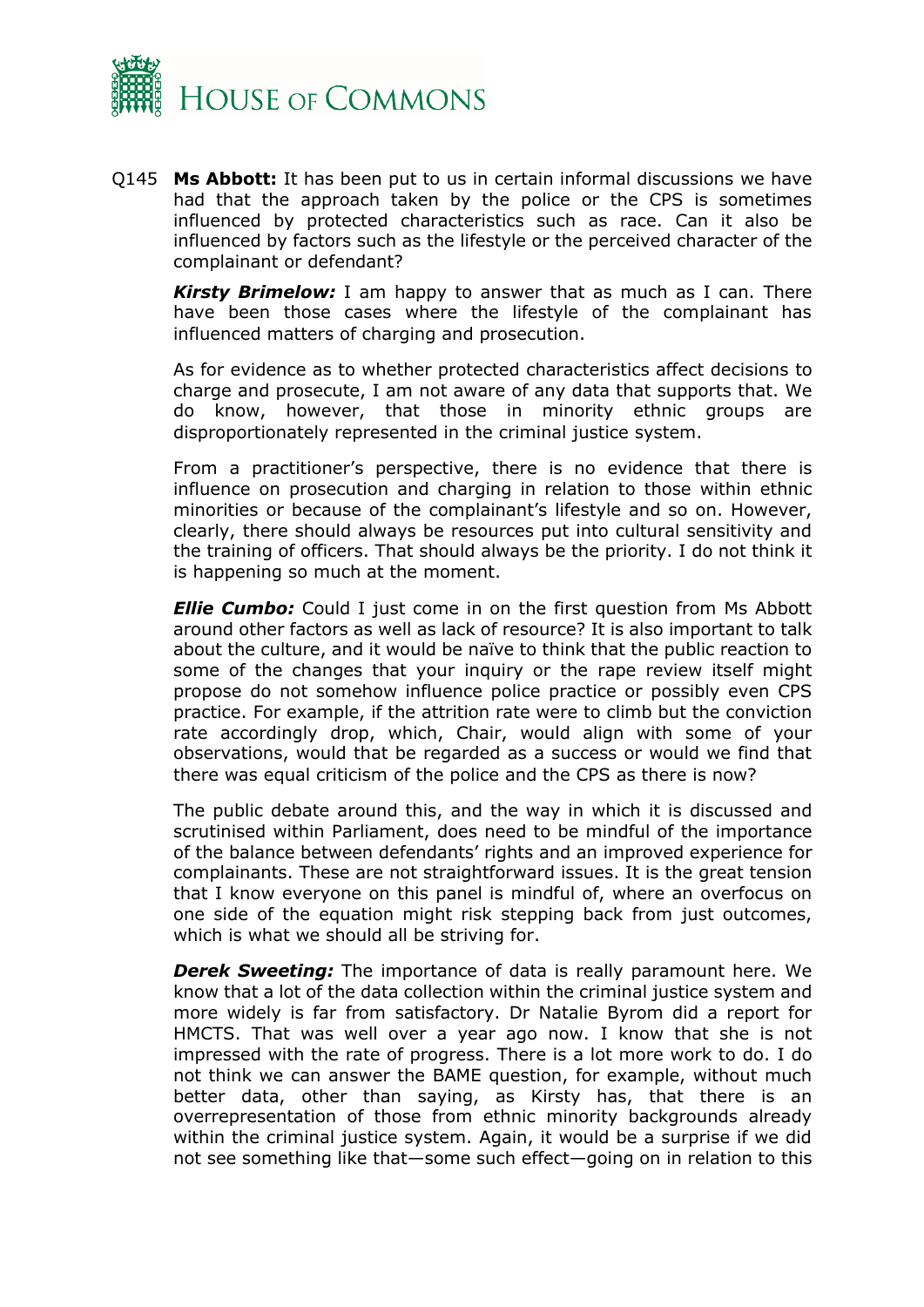

area as well. The extent to which it is there is a matter of speculation at the moment.

**Professor Lewis:** I just wanted to come back on your point about character evidence. One of the issues that we are hoping to look at in our project looking at the trial process is whether there is a need for reform of the rules and procedures that govern the admissibility of character evidence at trial. That would include both good character evidence and bad character evidence, or what is commonly called evidence of previous misconduct, in relation to both the defendant and the complainant. One could subsume the sexual history evidence question as part of that as well, although we will be looking at it as a separate issue.

The reason I raise that is that you have heard, and there is certainly anecdotal evidence, that the rules governing the admission of evidence at trial affect the decision-making, as indeed they should do, down the track or earlier on. The CPS makes decisions based on what kind of evidence is likely to be admitted at trial. I stress that I have not seen any evidence of that kind of decision-making on the part of the CPS, but, if one reforms the rules governing the admission of evidence in relation to character, one would expect a knock-on effect of less consideration of the kinds of evidence that would no longer be admissible at an earlier stage.

Having said that, this is not a perfect feedback loop. One of your earlier witnesses talked about the evidence that police officers are requiring corroboration before they will pass a file to the Crown Prosecution Service. The rules governing corroboration were abrogated in relation to sexual assault complainants in 1994. There is no requirement for corroboration, and indeed the judge will direct the jury accordingly and only tell the jury that they should look for supporting evidence in circumstances where there is an evidential basis for the unreliability of the complainant. That would be in a very narrow realm of cases.

Sometimes the law changes in relation to what is admissible or what will happen at trial, and the practice earlier on in the process is not affected, but we can do something to make clear what will be admissible and what should be admissible, and make recommendations where we think the law requires reform. Having done that, we then need to make sure that those messages are absorbed by the actors earlier on in the chain. For example, in relation to corroboration, if that evidence were more than anecdotal, the College of Policing might want to look at what it is teaching police officers about the law in relation to corroboration.

**Ms Abbott:** All I would say is that the issue about race affecting the approach of the police or the CPS was put to us quite firmly by one of the persons we took evidence from informally. But, if none of you has noticed any such thing, I can only defer to you.

Q146 **Andrew Gwynne:** I would like to turn to the issue of support for victims.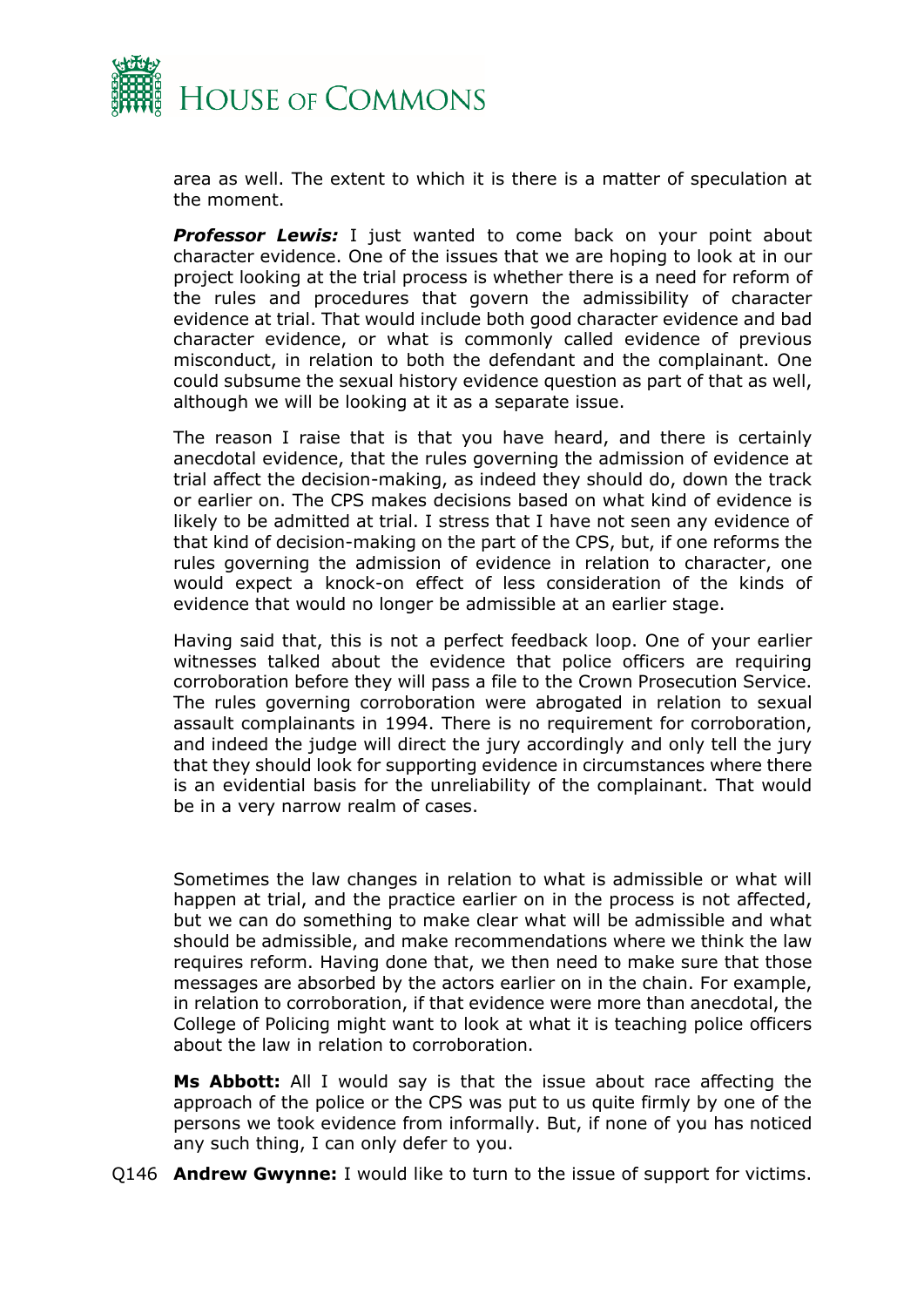

Kirsty Brimelow, you mentioned earlier that people get fed up and drop out because there is no support. I would like to expand some questions on that issue. We have heard, as a Committee, from survivors that they can be advised not to have particular forms of counselling until after the trial. That obviously has a massive impact on their mental health and their own wellbeing. Some organisations, including the End Violence Against Women Coalition, have recommended making complainants' therapy and counselling notes non-disclosable. What is your view on that recommendation?

**Kirsty Brimelow:** I am against that recommendation on making therapy notes non-disclosable because there is already a very robust legal framework that deals with disclosure of third-party material, which is what this would be. That framework basically sets out that it has to assist the defence or undermine the prosecution. There is also an Attorney-General guideline on disclosure, which is looking at what is strictly necessary and proportionate, looking at digital material and other information. It is robustly applied.

I can say as a practitioner—I am not sure I am going to admit how many years I have been prosecuting and defending in sexual offences cases that it is fairly rare that you have therapy notes. It is even rarer, as a prosecutor, that they are disclosed. There has to be something within it. I would say that they become more relevant when you are looking at historic sexual offences. A number of years ago, these cases used to stop being prosecuted as being an abuse of process if the allegation was, say, about 20 years old. Now, I have cases that are 40 or 50 years old, and they still continue saying the defendant can have a fair trial. In those circumstances, there are often years of counselling records where the accounts from the complainants differ and, therefore, it is relevant to the defence that they are disclosed because there are often differing accounts and, for the fair trial process, it shows a lot of inconsistency.

You cannot have a one-size-fits-all and ban disclosure of all therapy notes. The law works perfectly well in that area. There needs to be better communication with complainants: "If you consent to providing your therapy notes, please be reassured that they are not going to be handed to the defence. There are very competent lawyers working on it plus a judge".

The second thing is that no complainant should be advised to delay their therapy—quite the opposite. They should be advised to take care of their mental health and continue to try to look after themselves in the aftermath of the allegation. I do not know if I can assist any further, but I would certainly be against that as a recommendation.

*Professor Lewis:* This is one of the areas that the rape review report specifically asked the Law Commission to look at. We will be looking at the need for reform of the rules and procedures governing pre-trial disclosure of complainants. We were specifically asked to look at medical and counselling records. Within our scoping work, we have been thinking more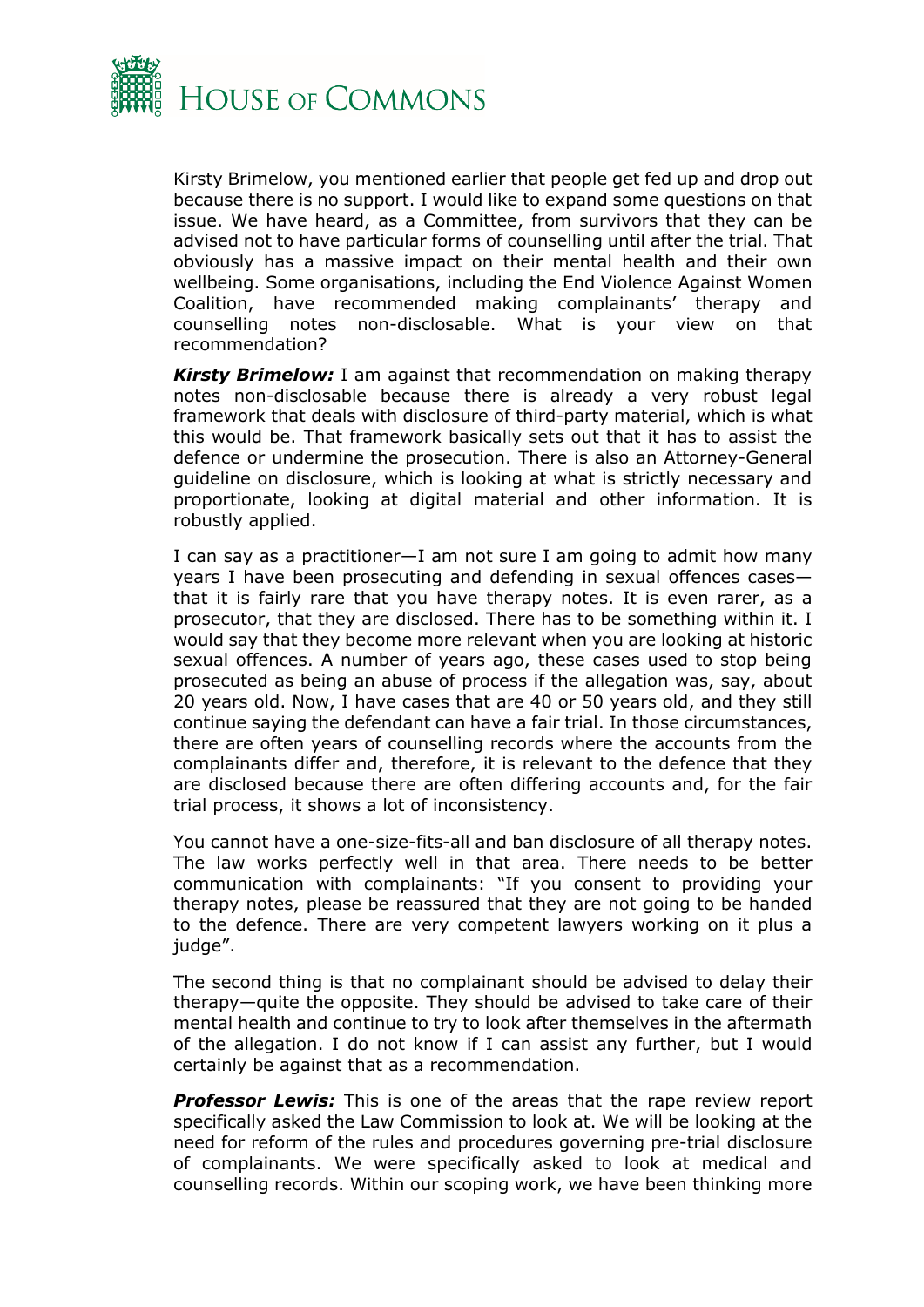

broadly about records in which the complainant has a reasonable expectation of privacy. That is a term that has resonance under article 8 of the European Convention on Human Rights, and it is also the way in which the Canadian legislation is framed. We will be looking at pre-trial disclosure and at admission at trial.

In addition to the substantive review of the legal regime that Kirsty has described, we will also be looking at some procedural questions. Should the complainant be a party to the application to admit the evidence and should she be legally represented at that application? One of the most useful things we can do as a Law Commission is look at the comparative experience. There are some common law jurisdictions that use a privilege in relation to these notes. That would effectively provide a presumption of non-disclosure. It would not be a ban, but it would be a presumption of non-disclosure. That is an approach that is in use in some Australian states.

The Canadian approach is also interesting. There, again, there is a coverage of all records in which the complainant has a reasonable expectation of privacy, and then there is a list of reasons why the defence might want to admit the records, none of which will be valid in and of themselves as a justification for admission. In other words, one has to have something more than just one of these basic reasons—it is relevant to an issue at trial—and there is a whole list of about eight of them. That is a different approach to dealing with these issues.

We need to look at the comparative models. We need to talk to stakeholders about how the current system is working, and see whether reform of this regime is needed.

Q147 **Andrew Gwynne:** Can I ask about independent legal advocacy? We have heard evidence from witnesses that that would help them through this particular process, especially when there are requests for excessive data or when facing cross-examination, and the concern that past histories might end up being discussed, including previous sexual behaviour. I just wondered what your views are, and I will come to Ellie Cumbo about having better independent legal advocacy for victims.

*Ellie Cumbo:* It would be useful to give a Law Society perspective on that in the first instance, unless my fellow panellists disagree. That would be most likely to be a solicitor, in the event that that model were to be developed.

Would you mind if I came in on the previous question briefly? To give the solicitor perspective, again, we would agree entirely with Kirsty Brimelow's point that blanket bans around evidence are unwise and likely to lead to greater injustice. I might reserve judgment a little more on whether the regime now functions as well as it should. Again, it would tend to be solicitors involved in the early disclosure process in these cases. There are certainly questions in individual cases, and then more generally, about whether the police are indiscriminate in their approach to disclosure. Again, there are questions around police culture, training and ultimately resource.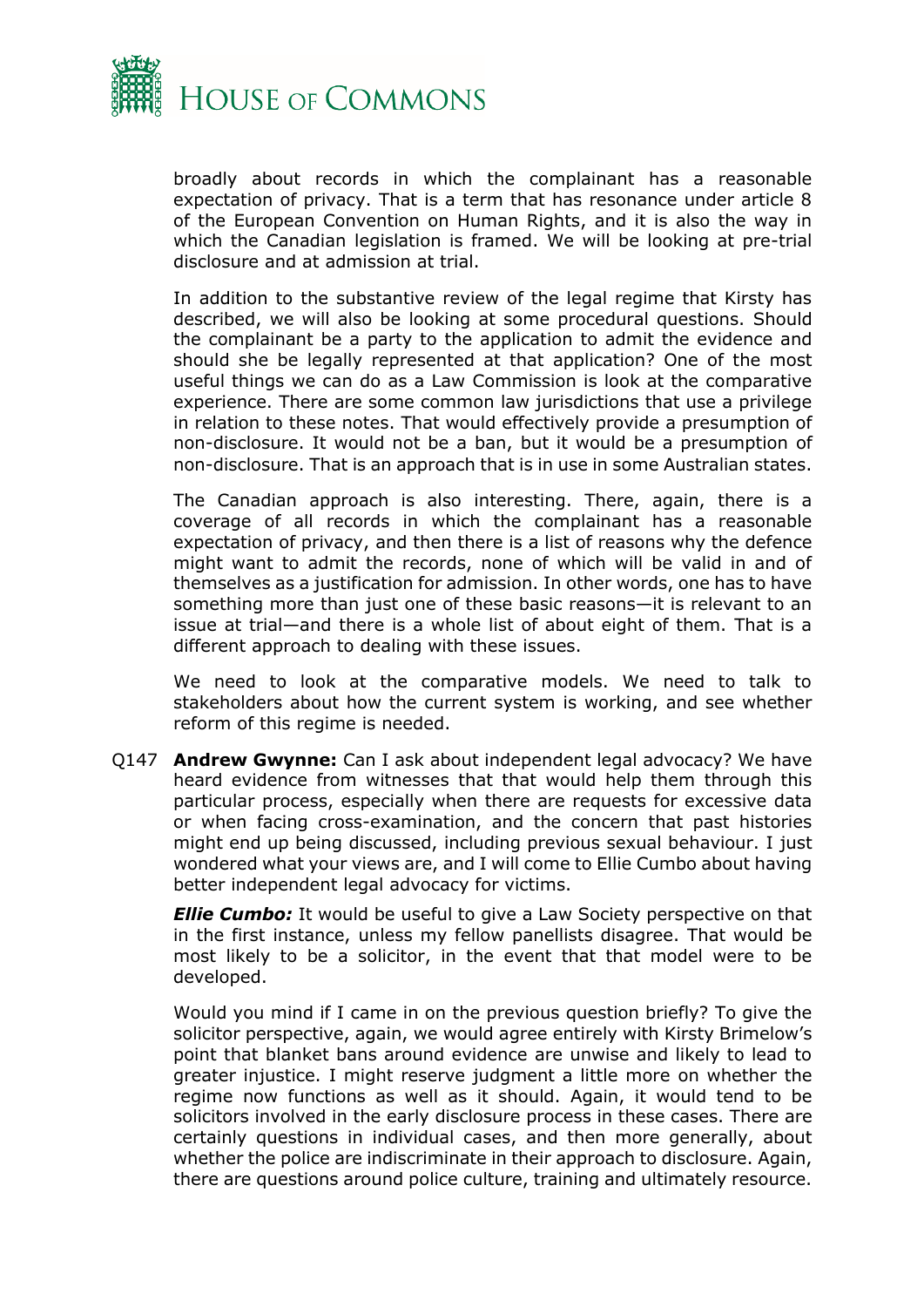

To move to the question about independent advice or advocacy, it is really important to be clear that those are two different things. There are going to be proposals on this next year, and the Law Society will form a view on those proposals when we see them, but it is important to understand that there is a difference between being able to provide advice to complainants on their opportunities to challenge the admission of evidence and then the question, which I do not think is being suggested, at least not by the Government at this stage, around the possibility of actual rights of audience as part of the trial process. The latter model is extremely rare. I believe it does exist in one or two jurisdictions, but it would immediately face very real concerns that what you are then doing is muddying the adversarial nature of our trial process, and effectively allowing one side to have two bites of the cherry as part of the formal trial proceedings.

The question then around advice, and particularly perhaps representation in the form of being able to communicate directly with the police or the CPS over evidence and admissibility, is a different one. That is more widely used. I know you heard from Sir John Gillen on that question, and I read that with great interest. My members would be very interested in how that would work in practice, and would see the benefits of it, so long as those fair trial rights are always in mind.

Q148 **Andrew Gwynne:** Can I just then ask about pre-recording evidence? We have heard from witnesses, including Lady Dorrian, the Lord Justice Clerk in Scotland, that giving complainants the opportunity to pre-record evidence at the earliest possible stage would be a positive step. The Government have also outlined plans for a pilot to use section 28 for intimidated witnesses and complainants in a further three Crown Courts. What are your views on this? In particular to Kirsty Brimelow, in written evidence to the Committee, the Criminal Bar Association suggested that section 28 needs to be reformed so that prosecutions have more involvement in the early stages of preparing a case for the jury. What would this change look like?

*Kirsty Brimelow:* Yes, in fact the issue with section 28, pre-recording of evidence, is equivalent to day one of a trial. When the barrister is instructed in a section 28, they are then committed to that trial. What is happening in the courts currently is that barristers are refusing to do a case, prosecuting or defending, that has a section 28 pre-recording as part of it. I had an example only yesterday in the West Midlands where I was told from a reliable source—a practitioner QC—that there had been six RASSO cases where no prosecution counsel could be found to do them. In two of them, the Crown Prosecution Service ended up instructing a QC, which was not normally a QC case, just to try to get the trial proceeding.

Why are barristers not doing them? What happens in reality is that the courts have a list. On a Monday at 9.30 am, say, that is your section 28 morning. If a barrister is in a two-week trial, they have to get out of that trial to go to the court to do the section 28. If two of them are perhaps in two different courts, you get the idea. You will get an interruption to one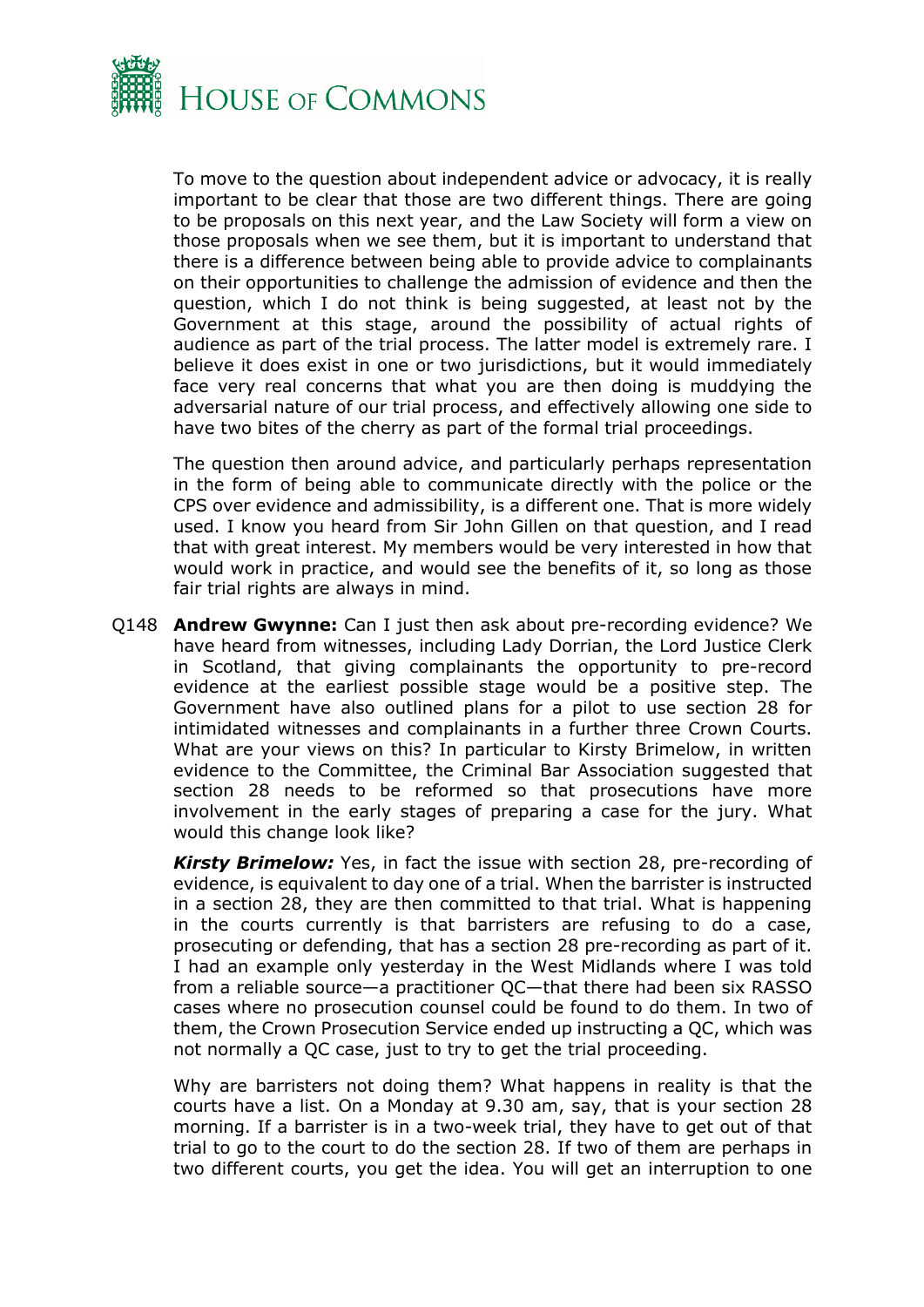

trial. You get impossibility then if the judge says, "I am not releasing you from that trial". Although there is a protocol to deal with section 28, it is not actively managed by the judges, according to CBA members. Therefore, barristers are finding themselves unable to even eke a living by leaving themselves completely free to do these section 28 hearings, and so they are not doing them. If you do not have practitioners doing them, they are not workable. That is the bottom line, whatever the policy is.

I should also add that there is no protocol for recorders. These are parttime judges who comprise senior barristers. If they are in a section 28 and they are sitting, what are they meant to do also?

Certainly in my experience and the experience of many practitioners, the move towards "press play" in order to provide evidence of a complainant to a jury is not necessarily going to impact on a jury. It is anecdotal. It is from being in the courts doing these cases. When there are many more options around the choices for vulnerable witnesses, if they were able to come into court, albeit with a special measure, behind a screen, their evidence was far more tangible. You could feel it more in the courtroom as opposed to having a screen and playing it. When a complainant has been waiting for years, or even, if we go back to previously, a year-plus, to give evidence and they perceive that they have not been able to get across what they wanted to get across because it was a video played some months later, they may feel disappointed by that process.

I know some research is being commissioned to look into the impact of technology on jurors. It is probably going to be limited because you are not going to be able to ask them what the impact on the verdict was. However, I would flag that technology is not always the perfect replacement for the person there.

Q149 **James Daly:** Thank you very much to the panel for giving evidence. I must refer to my register of interest, Chair, before I start in that I am a practising solicitor, a partner in a firm of solicitors, and was a criminal lawyer for 16 years.

I want to go back to Mr Sweeting's evidence and then bring Professor Lewis into that. In Greater Manchester, where I and Andrew are Members of Parliament, the charge-out rate is 1%. Mr Sweeting, the vast majority of those cases are discontinued by the police, not by the Crown Prosecution Service. They do not even get to the Crown Prosecution Service. What evidence—not guesswork or "it might be the case"—do you have to explain or to put forward as to why that may be the case?

**Derek Sweeting:** As to why the police are dropping the cases?

Q150 **James Daly:** You made some comments regarding resources and all sorts of other things, which may or may not be correct. In Greater Manchester, 1% of allegations of rape lead to a charge. What evidence do you have to explain why that is the case?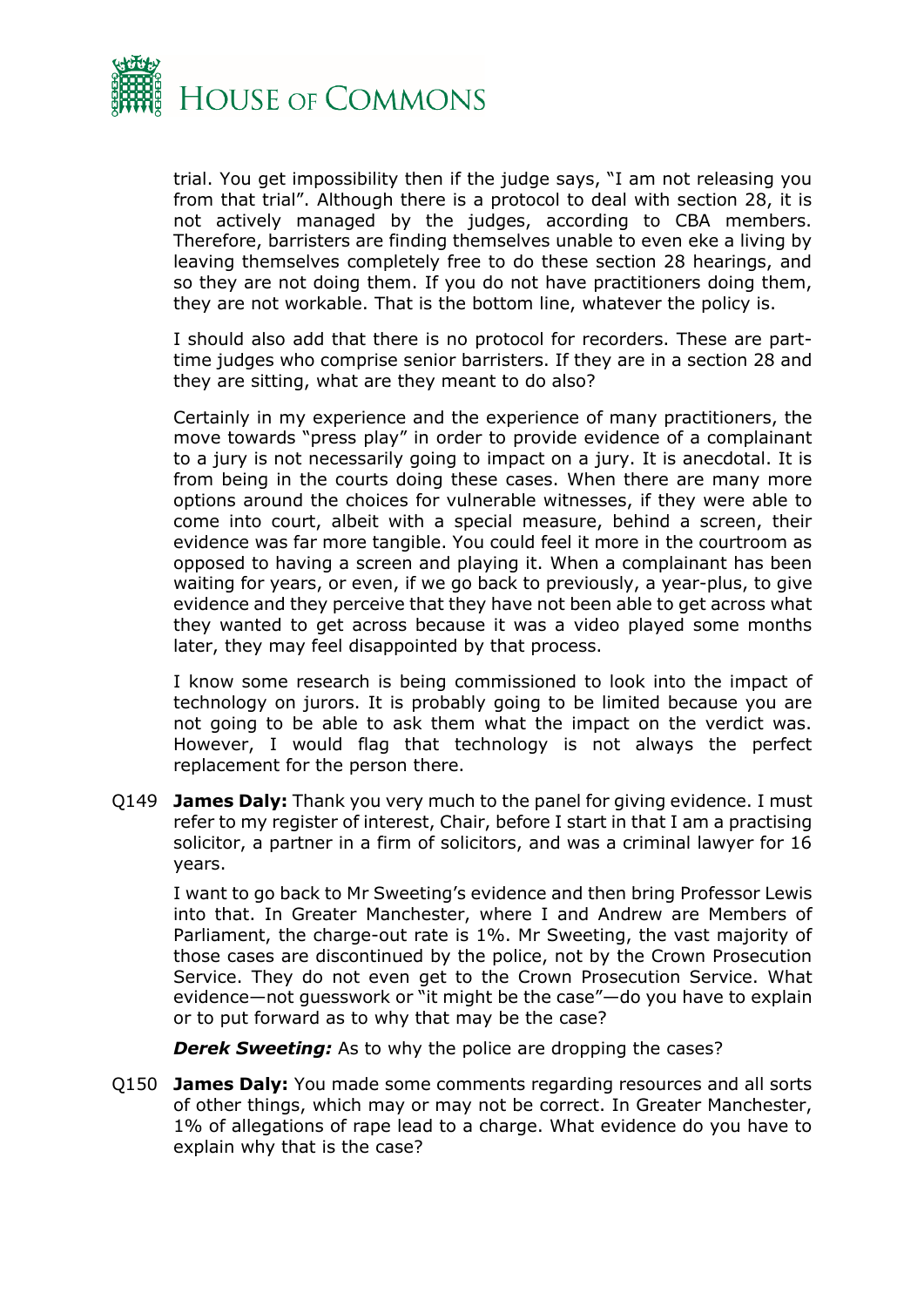

**Derek Sweeting:** I am not sure I have any evidence about what the position is in Greater Manchester to account for that.

Q151 **James Daly:** Nationwide it is about 3%. What evidence do you have to account for that? Could you give us any evidence that the Bar Council has commissioned to look into that issue?

**Derek Sweeting:** No, I cannot give you any evidence that the Bar Council has commissioned to look into that issue. We have the figures, which are publicly available, from the Government and from official resources. But, as I said, there is a combination of factors that are probably at play in relation to why that figure is so low.

Q152 **James Daly:** Ms Abbott made a very telling point in respect of that. From my own personal experience, and also from the evidence that was given to us by some very eminent lawyers in the previous session that we had, many people who make allegations to the police regarding serious sexual offences maybe have challenges in their lives, substance abuse problems and all sorts of things that could be argued—I do not accept this—to go to reliability. It is not about the admissibility of evidence; it is about the reliability. Professor Lewis, I wonder whether you have a view on the police dropping cases—not proceeding with cases—on the basis that they may take the view that, if somebody has a mental health issue or a drug problem, that makes them not a reliable witness in court.

*Professor Lewis:* The Law Commission does not have a view on that. We do not take views on matters outside of the projects that we have been asked to take on. On your point about reliability, in some ways it is also related to admissibility. One of the ways in which witness credibility can be challenged is through bringing in evidence about, for example, their counselling, using their counselling and mental health records in the way that you described. The rules of admissibility in relation to that type of evidence do matter.

Q153 **James Daly:** Professor Lewis, I am sorry to interrupt. I have very limited time. You would accept as a principle, surely, that, if somebody has a mental health issue in their life through no fault of their own, that cannot be used as a challenge to their reliability as a witness in a court. That should have nothing to do with it at all, should it?

**Professor Lewis:** A one-size-fits-all answer to that question would be ill advised. I could conceive of circumstances where there would be evidence of unreliability that related to a mental health condition, and I can conceive of many circumstances where there would not. The question would be for the trial judge. Should this evidence be admitted? Is it relevant in this context?

Q154 **James Daly:** If we, as a criminal justice system, are making decisions upon prosecution as to whether an individual has mental health or drug abuse issues, or has had difficulties in their life, our conversation is essentially worthless because the charge-out rate will remain incredibly low. I do not know whether the witnesses agree with this. We have to have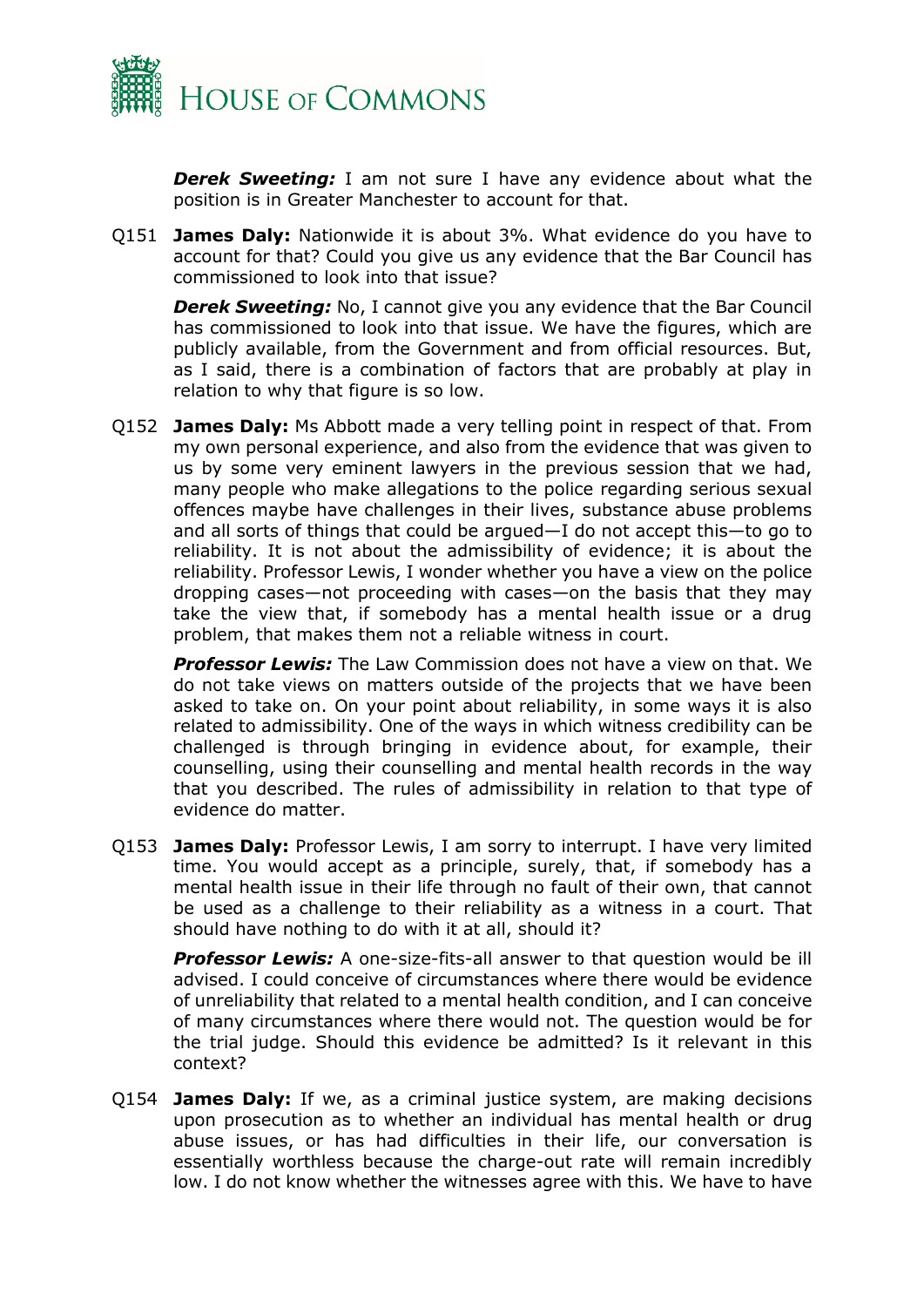

a view that reliability is a matter for a jury, not for police officers. Would you agree with that?

*Kirsty Brimelow:* Before you even get to the jury, you have to apply the full code test. Looking at the evidence, is there a realistic prospect of conviction? Then you are looking at whether it is in the public interest. If it is an allegation of sexual offence, it is always going to be in the public interest to proceed if the evidence is sufficient.

However, can I just address the points that you have made about somebody with a mental health issue, drugs, alcohol and so on? Many complainants in sexual offences cases have a variety of challenges in their lives. Prosecutors are trained to deal with those complainants really sensitively. The majority of that evidence is of no relevance whatsoever.

**James Daly:** Absolutely, that was the point I was making, Kirsty.

*Kirsty Brimelow:* The majority is not, but some could be.

Q155 **James Daly:** The point I am making is that you are dealing with somewhere between 1% and 3% of the total number of allegations of this kind made in the country. The system has a conviction rate of 69%. Clearly, this is not a uniform process where everything is the same, and 69% is a reasonably high level of convictions for cases that are going through the courts at this moment in time, so something is working in a positive manner in the courts to support those victims. There are challenges that you have very articulately outlined. But it still comes back to the fact that most of the cases—not just most but the vast majority of cases—do not get anywhere near the courts.

When you were talking about the charging protocol that the CPS has to go through, I do not believe the police consider that before they discontinue a case. I do not believe that there is something within the police station where they are considering exactly the same test as the CPS. They are making up their minds on these cases without supervision, in my view, and without any legal input into that decision. Would you accept that that is incredibly worrying for the justice system?

*Kirsty Brimelow:* I cannot give evidence as to how much interaction there is between the CPS and the police beyond those figures that are there, which are Government-produced figures. However, it is a concern that you get advice in at an early stage to prevent cases being dropped that should not be dropped.

Q156 **James Daly:** One of the things you gave very articulate evidence about, and the Committee should hear about this, is that there have always been delays in the court system. The backlog is not just something that has happened because of the pandemic. It was when you and I were practising. It has been going back 20 years. It has always been there to one extent or another. What is significantly different, in my view, is the time between complaint and charge. If we were to go to any police area in the country, the amount of serious sexual offences currently released under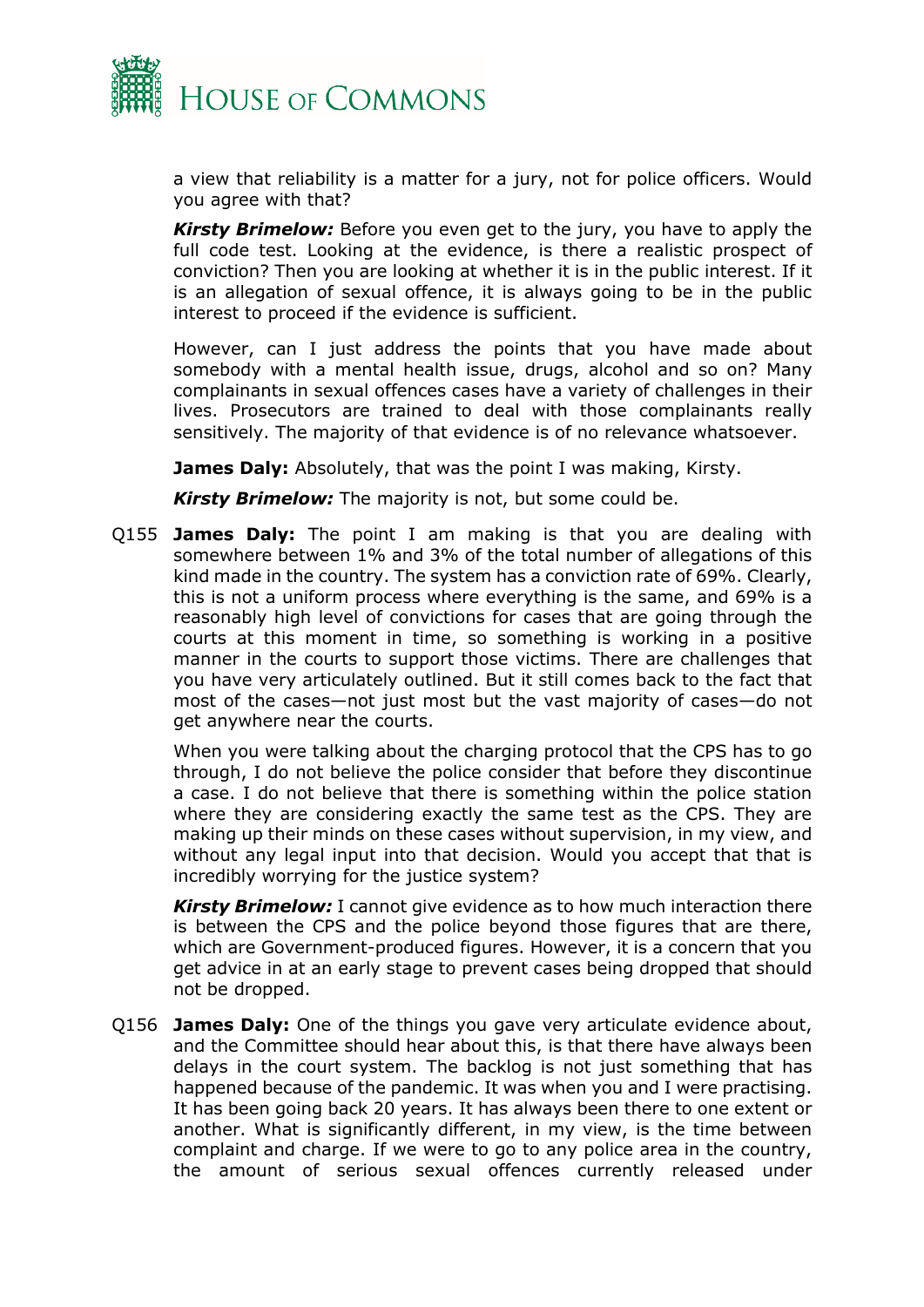

investigation is scandalously high. It is frightening.

#### *Kirsty Brimelow:* Yes.

Q157 **James Daly:** It is not something that we historically saw in the past. Yes, investigations took a little while, but they did not take the length of time that we are talking about here.

I just have two more questions. When a case comes to you—obviously, you cannot be specific—excluding the interviews, what is the page count of the evidence bundle that you would normally get for a rape trial either as a prosecutor or as a defendant?

*Kirsty Brimelow:* It so varies. In the last case that I defended, I was representing a man in his 70s on trial for the rape of his daughters when they were from the age of five. That was very complex with thousands of pages of evidence.

**James Daly:** That is atypical, clearly, of the nature of the allegations that you deal with.

*Kirsty Brimelow:* That would probably be less, because it did not have the amount of digital evidence that you now get.

Q158 **James Daly:** The point I am trying to get at is for us to understand what the delay would be in the system in terms of the evidential gathering process. I have represented defendants in rape cases where you have 30 or 40 pages of evidence, which is essentially just witness statements that could have been done in seven days in respect of that. I came out of practice in 2016, so the digital world may have changed greatly. What you have described, in terms of that type of case, was unusual within the system. My point is that the vast majority of cases, bearing in mind the amount of evidence that comes through for the lawyers, could be investigated and could be undertaken by the prosecution and the CPS at a much quicker pace. The evidence is not so complicated that it requires these vast delays all the time. Am I wrong in saying that?

**Kirsty Brimelow:** You probably are wrong, because they are complex cases and there has been very high-profile Court of Appeal quashing of convictions where there have been disclosure failures. There are always potential issues with disclosure, and you need the lawyers in on those vast amounts of digital evidence that run to thousands and thousands of pages. What can improve? The IT can improve in different areas.

**James Daly:** I accept that completely.

*Kirsty Brimelow:* That can improve. In terms of practitioners not getting fed up and stopping doing these cases, what also would help would be for it to, frankly, be paid. What we have in terms of barristers prosecuting and defending is that they are expected to take on this additional work for absolutely no additional pay. We have lost a quarter of junior barristers who were practising in crime in the last five years, and we have now lost about 46% of QCs who were practising in crime in the last five years.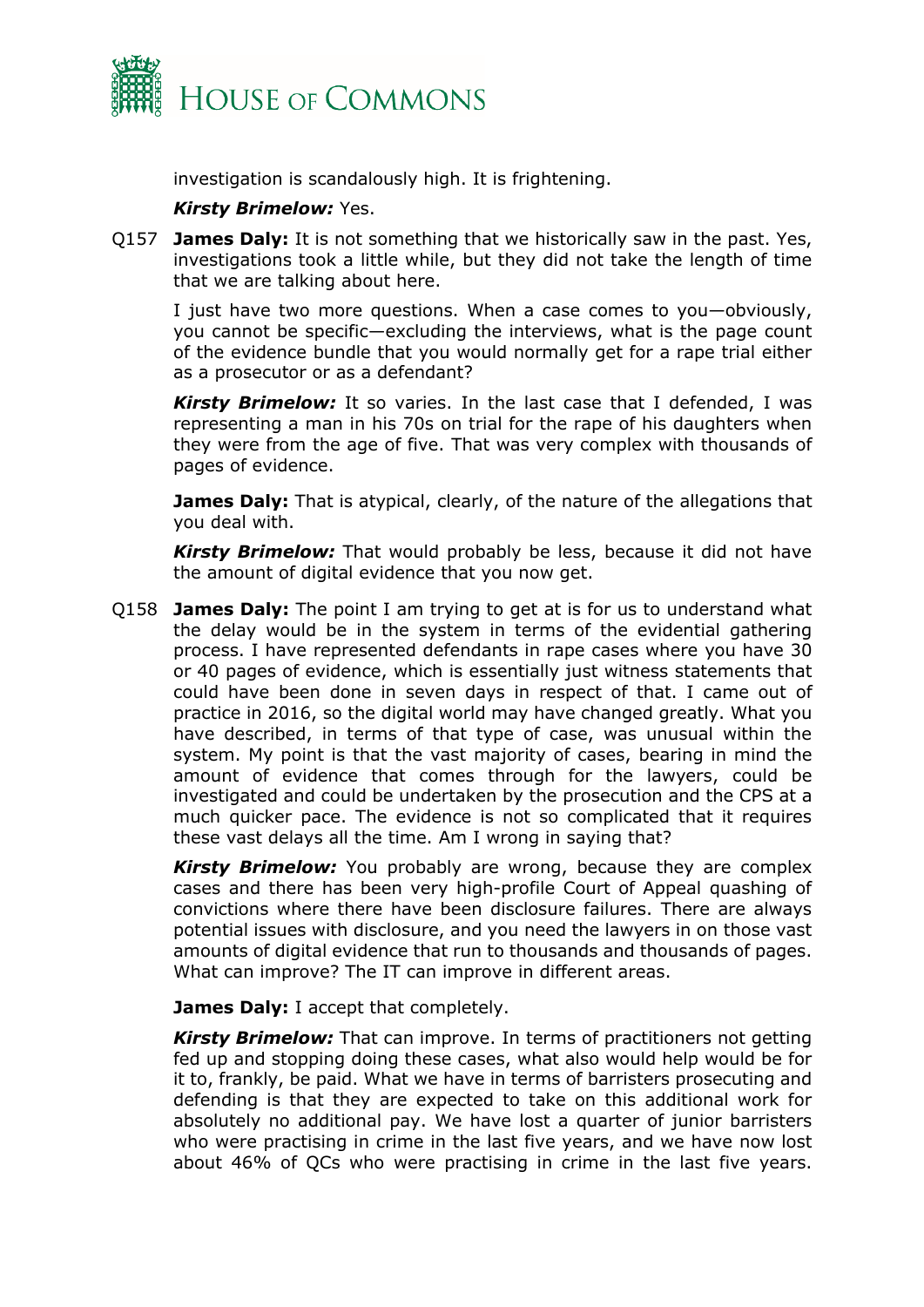

People are sick of it, of the increasing amount of work they have to do for zero uplift in fees.

Q159 **James Daly:** The last question I am trying to ask, for the Committee to take away from this, is whether you have a view on the amount of time it should take for a case to be investigated prior to charge occurring. That is not a science, but we have to have an idea as to what is reasonable or realistic to expect, or else there is no answer.

**Chair:** James, we will have to keep the questions a little shorter without leading the witnesses too much.

*Ellie Cumbo:* Just to reiterate, it would often be, if not usually be, the solicitors involved at the earliest stages of disclosure. It is just important to add to the observations that my colleague has made. The guidance from the College of Policing, the CPS and the Attorney General is still fairly recent. We might be in a phase of needing to see how that guidance beds in before we take a view on what the future of disclosure is going to look like. It is obviously our hope that that is going to lead to far more timely and efficient disclosure and investigation, and that we might therefore be on an uptick that we can all celebrate.

**Derek Sweeting:** Could I just come back in relation to questions asked of me? I understand why you are asking about the police behaviour and what influence police decision-making may have. But it is important to bear in mind what the raw numbers are. In the 12 months to June 2021, the number of reported sexual offences was the second highest we have ever had. That was 164,763. Rape makes up 37% of all sexual offences recorded by the police. The system would simply be overwhelmed if we were trying to deal with each of those cases by taking it all the way downstream to court. There has to be some process of triage at some point in terms of an assessment of what realistically can be taken forward to the next stage.

As for whether it is being made on the wrong basis, I do not know whether the police are making the wrong decisions about reliability. But there does have to be a decision-making process at the very start, as there has to be at other points in the system as well.

Q160 **Chair:** You have just given those figures, Mr Sweeting, and, Ms Brimelow, you have just recounted a case of a 70 year-old's offences against daughters when they were five, so it was historic. We know the problems about the pandemic. We have heard about the problems with resources. How much of this has been skewed by historic sex cases post-Savile? We know, and we saw, an awful lot of historic cases came up because of what happened with Savile. There was also a knock-on effect on people who had been abused more recently being more emboldened to come forward because of the new attitudes and recognition of this as a serious problem. Of that figure you have just given us, Mr Sweeting, of 164,000, in terms of a very rough ballpark, how much of that is still largely historic that we are still getting out of the system before we get up to contemporary cases? I am not expecting an exact figure but just an idea of it.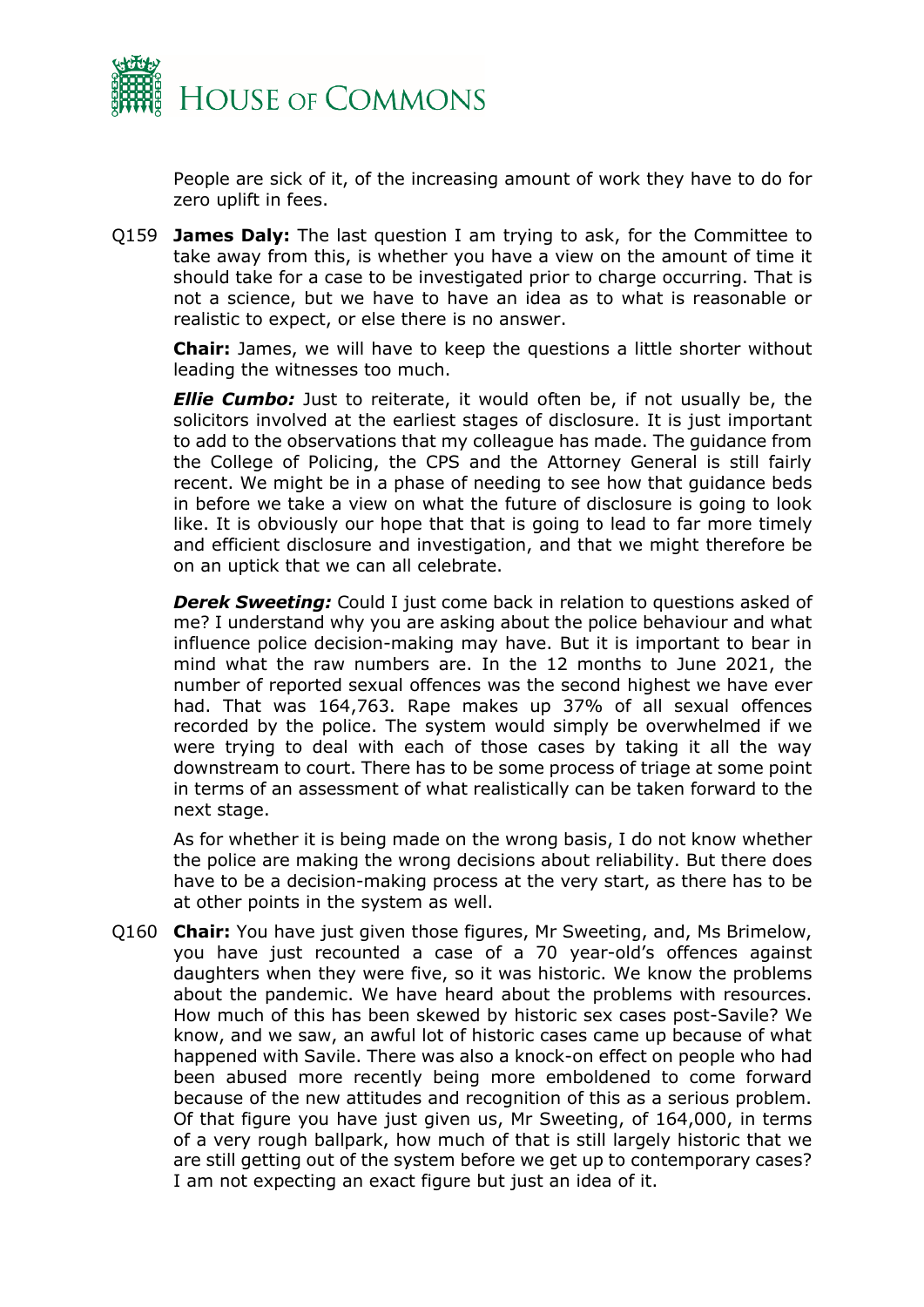

**Derek Sweeting:** I would have to deal with that in very broad terms as to the 164,000 because I do not know what that breakdown is. That is an upward trend, as I said, in relation to 2021. Kirsty would probably agree that the post-Savile impact was very significant, and we have seen a huge number of historic sexual cases coming into the system, to the extent that that has become a very significant part of the daily diet in the Crown Court. You are undoubtedly right, Chair, to say that there has been a sea change in the overall volume of work of this type that has come into the criminal justice system. That is plainly part of the mix. I do not know if Kirsty wanted to add to that.

*Kirsty Brimelow:* I would agree with that. Also, perhaps contrary to some impressions, the courts are very reluctant to interfere with any abuse of process application that a defendant cannot have a fair trial because the complaints are so old now. Witnesses have died, records have been destroyed and so on. That is a real change. Previously, there would be cases that would be stayed for abuse, in that it was simply too long ago. Of course, we have no limitation. Some countries look at our system and think there ought to be a limitation period, and that they would not try complaints some 50 years down the line, which, as I say, I have certainly experienced.

It is a very interesting question as to how much is in those statistics. I have seen the same statistics that Derek Sweeting has seen, and I do not think there is anything underneath yet as to how they break down.

Q161 **Chair:** My point is that, notwithstanding the undisputed concerns about how resources have been limited in recent years, when you are looking at the sort of case you have just tried, Ms Brimelow, it is rather more resource-intensive when you are searching back through witness statements and looking for witnesses who may be dead because the case is historic, without all the social media information that we can access these days. Is it fair to say that the limited resources are being stretched even more because a large part—however large—of these cases are rather more complicated because of their historic nature? They require more specialists or just a lot more time turning over a lot more stones, desperately trying to find some evidence, which probably, in many cases, does not come to courts simply because it is nowhere near the evidential thresholds that you would require, however much people may be convinced that that person was abused so many years ago by perpetrators who may no longer be on the scene anyway.

*Ellie Cumbo:* I would just question the view that those are necessarily more complicated cases than the ones where you have enormous volumes of digital data. On the one hand, yes, it is an advantage to potentially have more evidence available through people's mobile phones, but we must not underestimate the sheer amount of time it takes to go through that kind of evidence. I do not think I would accept the suggestion that there is an obvious difference in complexity there.

Q162 **Chair:** Without me leading the witnesses, as it were, there is pressure on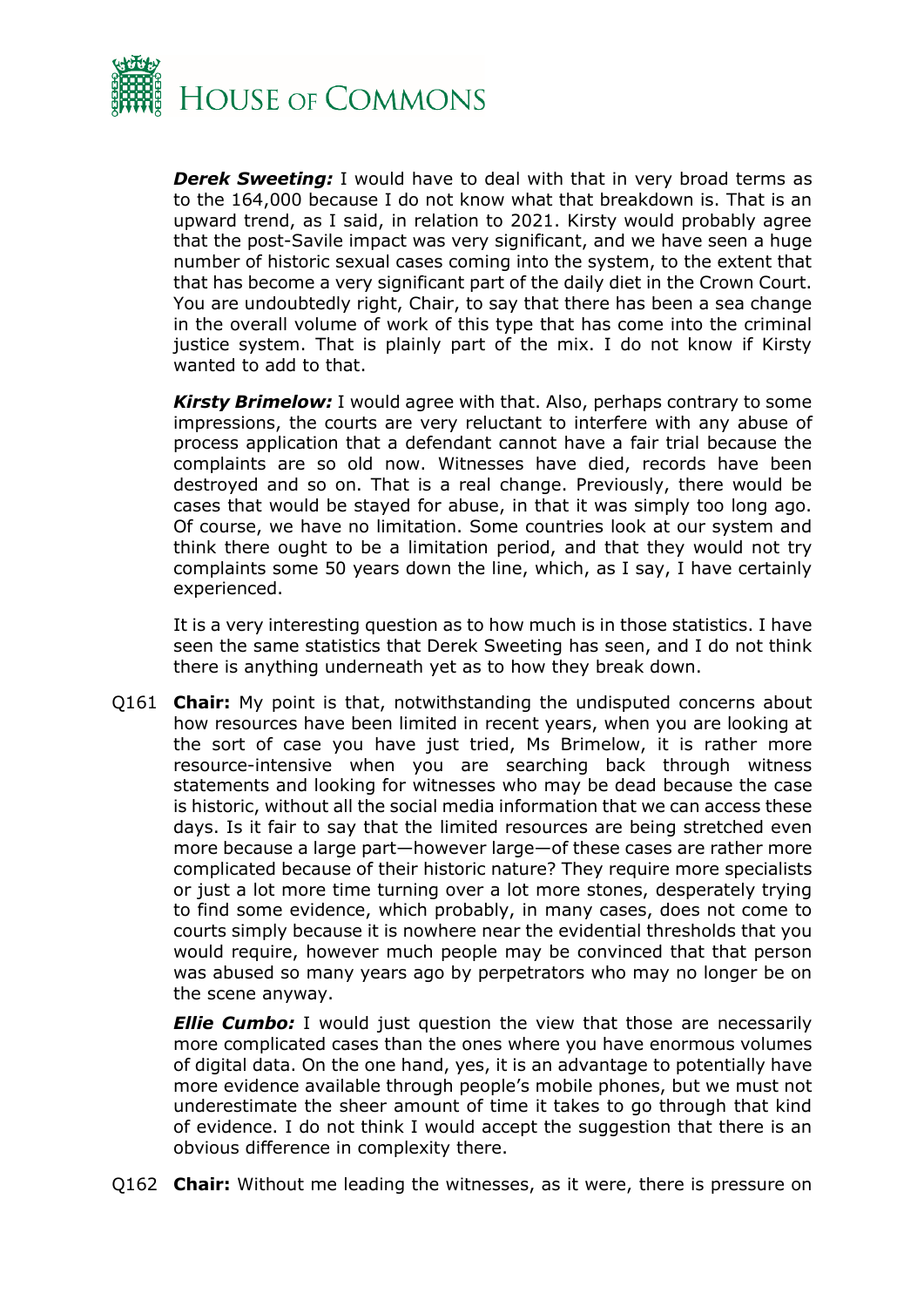

the police to take historic cases seriously, because of all the problems about the police previously not taking allegations of sexual offences against minors seriously. They are under more pressure not to say, "There probably was a case but it was so long ago". They have to investigate it, even knowing that it is highly unlikely they are going to be able to uncover the evidential base sufficient for it to proceed to court. But they need to go to those extra lengths to try to see if there is any possible evidence that they can find. That is more resource-intensive. I am not trying to downgrade the requirements.

*Ellie Cumbo:* I appreciate that, but let us not forget that one of the great challenges with rape and serious sexual offence cases is that the evidence mostly is witness evidence. In fact, it is going to be fairly obvious quite quickly whether there are sufficient witnesses still alive, to quote Kirsty Brimelow, or simply accessible in order to take part in those cases. I am not sure the scrabbling around to find other types of evidence manifests as often as you suggest.

Q163 **Chair:** Even finding those witnesses, maybe teachers at a school 50 years ago, and trying to track them down is quite a challenge in itself.

*Kirsty Brimelow:* I can give an example. I do not think that historic cases are draining resources or that they are not reaching the courts because generally there just seems to be, from a practitioner's perspective, a lot of historic cases. I do not know exactly what the figures are, but they are certainly all coming through.

The backlog spiked by 23% in the year leading up to the pandemic. Then we had a further spike of 48% after the onset of the pandemic. That is very important. This is the overall criminal justice system.

In terms of resources, I can give an example. I had a case not that long ago, which actually brought a judicial review against a decision of a police force not to charge on a historic sex offence complaint by a young man, relating back to when he was a child. In the end, it settled in that the police agreed to do that scrabbling around. There was a lack of going out there and asking obvious questions, in that case. I do not know how widespread that is, but we felt and we were correct that there was an early closing of that case when there should not have been.

In terms of resources generally, the extra pressure is on the huge volume of digital material, not on the age of the case. You tend to, just generally by the very nature, have less documentation. Frankly, it has all been destroyed and you fairly quickly get that information: "No records, no records, no records." Actually, there is less material, as a general rule, in those cases.

Q164 **Dame Diana Johnson:** I want to ask you about the end-to-end rape review. Before I do that, could I just come back to Kirsty Brimelow? You just made the comment that 22% of junior barristers and 46% of QCs have given up criminal practice since 2016. From a Bar Council perspective, what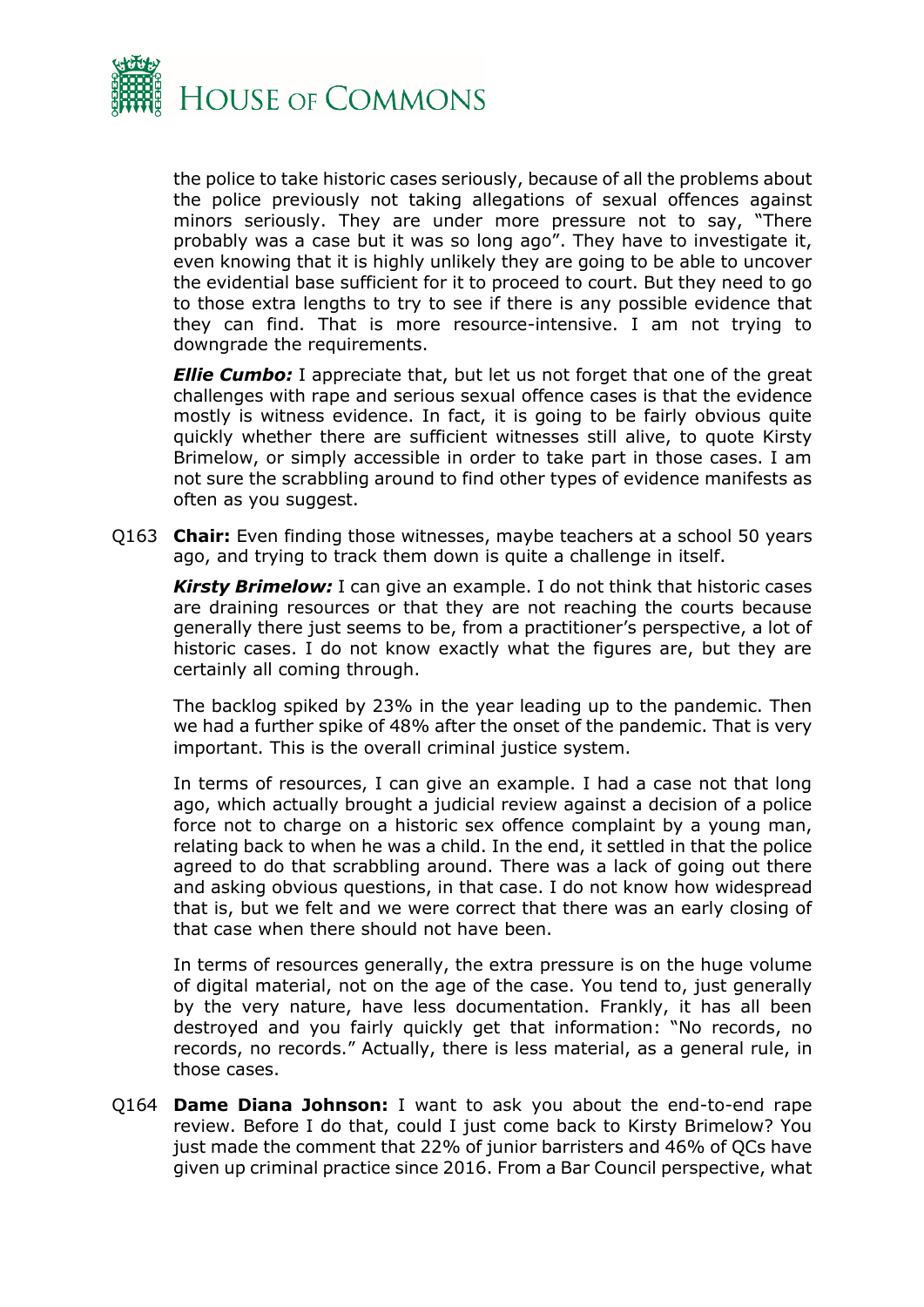

does that mean in terms of the sustainability of the system? Could you just comment on that?

*Kirsty Brimelow:* Yes, it is alarming for two reasons. First, you have very serious cases that are not going to be prosecuted by those with sufficient expertise to prosecute them and not defended, which is equally as important, by those with sufficient expertise to defend them. We know, for example, that the CPS RASSO panel is 22% to 25% light of prosecutors. It is a real issue.

Secondly, there is no incentive for young practitioners to work in this area. That is, from a practitioner perspective, deeply sad for me personally, from seeing a wave of cases being listed properly, being expedited, having SOIT officers and having some cohesion, to where we are at now. This is not because of the pandemic; it was prior to the pandemic and hence those figures. People have just had enough. The good will has gone. Morale is through the floor. It is a really serious issue and it needs emergency funding very quickly.

**Derek Sweeting:** I would add that these are not barristers who are leaving the profession, generally. They are simply voting with their feet to go and do other things, because pure criminal practice is not sustainable in the way that it was before. What has happened with the pandemic and the backlogs is that we have just exposed it. The tide has gone out and we have seen now what the position is.

The capacity problems in the system at the beginning of the year were all about space and rooms, because of social distancing, but we have now touched the bottom in terms of the availability of experienced counsel to deal with these cases and, indeed, to sit as recorders. Most recorders are members of the Bar. That is why we are finding the CPS instructing Silks to do two-day rape cases, which they would not normally do. We are finding that briefs are being hoiked around chambers—40 sets—to try to find cover and so on. This is all fairly common stuff at the moment.

It is not just backlogs. Backlogs are, in a sense, irrelevant. It is timeliness. If you do not have the capacity, the work simply gets put off. You find that, as Kirsty was saying, somebody prepares a case, then it cannot be listed and that goes off into the long grass. That means that everyone involved, in particular complainants, are waiting for the case to be heard, which is the very thing we need to avoid.

Just as an aside in relation to this, we now have a competition within listing about what we prioritise. These cases ought to be prioritised. They were prioritised. At the moment, custody time limit cases are being prioritised, because of the size of the backlogs. Rape is an indictable-only offence, but most people accused of it are on bail and you are competing for a slot with a case where someone is on remand and, therefore, needs to be dealt with within the time limit, so 182 days, roughly six months.

**Chair:** Ms Cumbo, you wanted to say something.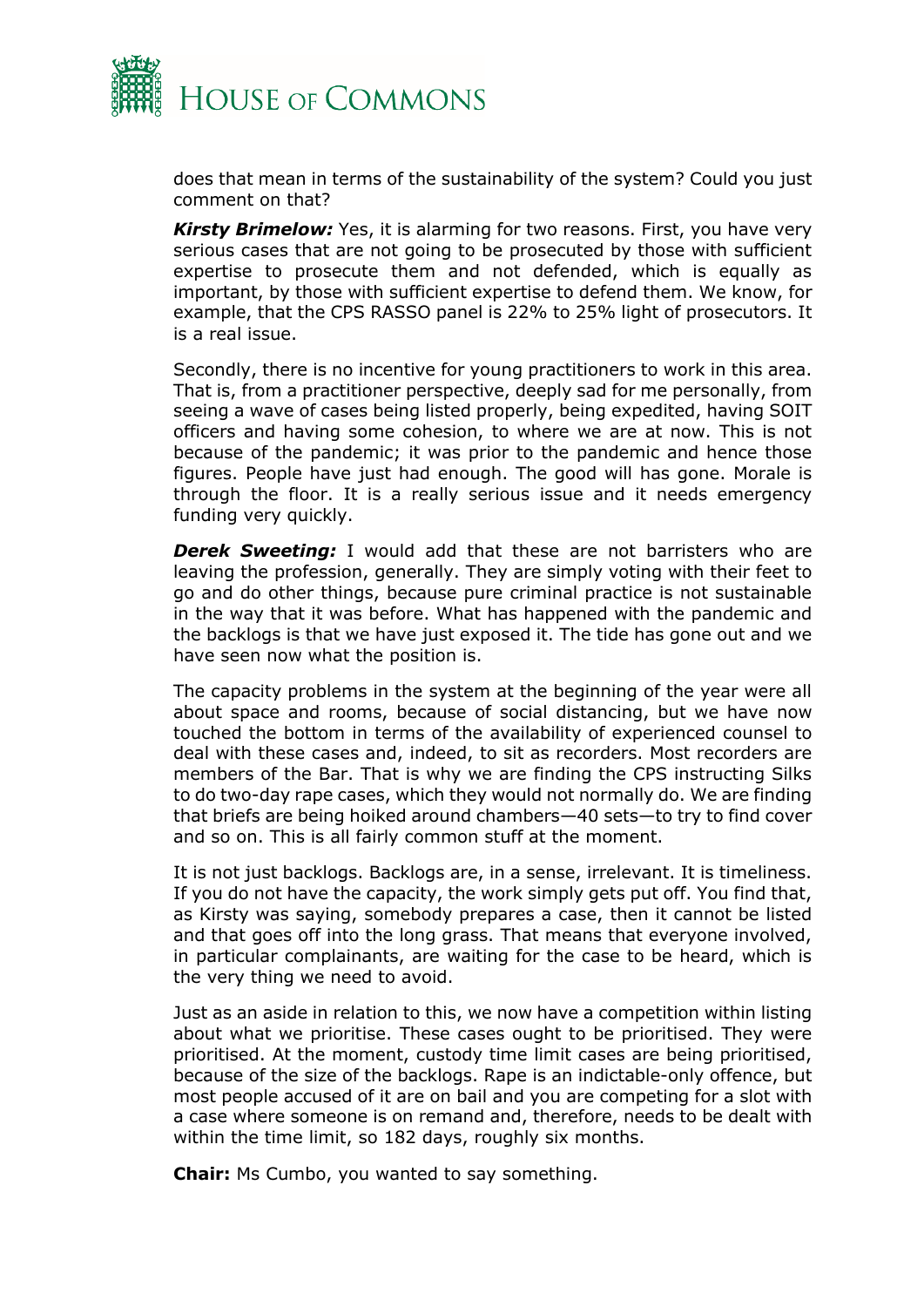

*Ellie Cumbo: I know that my Bar colleagues will not resile from this at all.* This is as much an issue for solicitors as barristers. Our research suggests that there are 800 fewer firms as of this year than there were in 2010. That is nearly a halving of the level of resource available. Forgive me for repeating the mantra, but, bearing in mind that it is solicitors involved at the earliest stages of a case, that is going to have an obvious effect on this kind of case. It would be solicitors who would be advising at an early stage that the level of evidence suggests that a guilty plea and an early guilty plea might be the most appropriate option. If you do not have those expert defence solicitors available at an early stage, that is an obvious problem for exactly the problems you are looking at.

Q165 **Chair:** Just to be clear, that is 800 fewer firms of solicitors dealing with this sort of case.

*Ellie Cumbo: Criminal firms, yes.* 

Q166 **Chair:** They have gone out of business or they are not dealing with criminal cases like this anymore.

*Ellie Cumbo:* They do not exist anymore, according to our research.

Q167 **Chair:** Out of how many is that, very roughly?

*Ellie Cumbo:* In 2010, there were 1,861 legal aid firms. As of April 2021, we are aware of 1,090 criminal firms. Of course, we are looking to the criminal legal aid review to respond to that issue and to emphasise the need for sustainability.

Q168 **Dame Diana Johnson:** Can I just follow up on that? Is there a regional difference as well? Is it more marked in certain parts of the country, the reduction in legal aid solicitors operating in the criminal law field or at the Bar, or is it everywhere?

*Ellie Cumbo:* There are certainly regional fluctuations for the solicitors' side of things. We published a heat map in 2018 that shows exactly what the regional impact of this is. I am very happy to provide that to the Committee.

**Chair:** That would be helpful.

Q169 **Dame Diana Johnson:** For the Bar as well, is it the same?

*Kirsty Brimelow:* In relation to the Bar, it is difficult to say whether there is more concentration regionally on where the barristers are leaving from. In relation to resources, it is felt very acutely in the south-east because of the volume of cases vis-à-vis the number of barristers now practising in criminal law. In terms of feedback, we are getting a real spike or a slight hitting in terms of complaints and the regular recurrence of hearing, "I am now giving up" or "I am just about hanging in there, to see if CLAR will actually allow me at the Junior Bar to earn more than £39 an hour after hundreds and hundreds of hours of preparation". That is the area. It is difficult to break it down precisely with the Bar.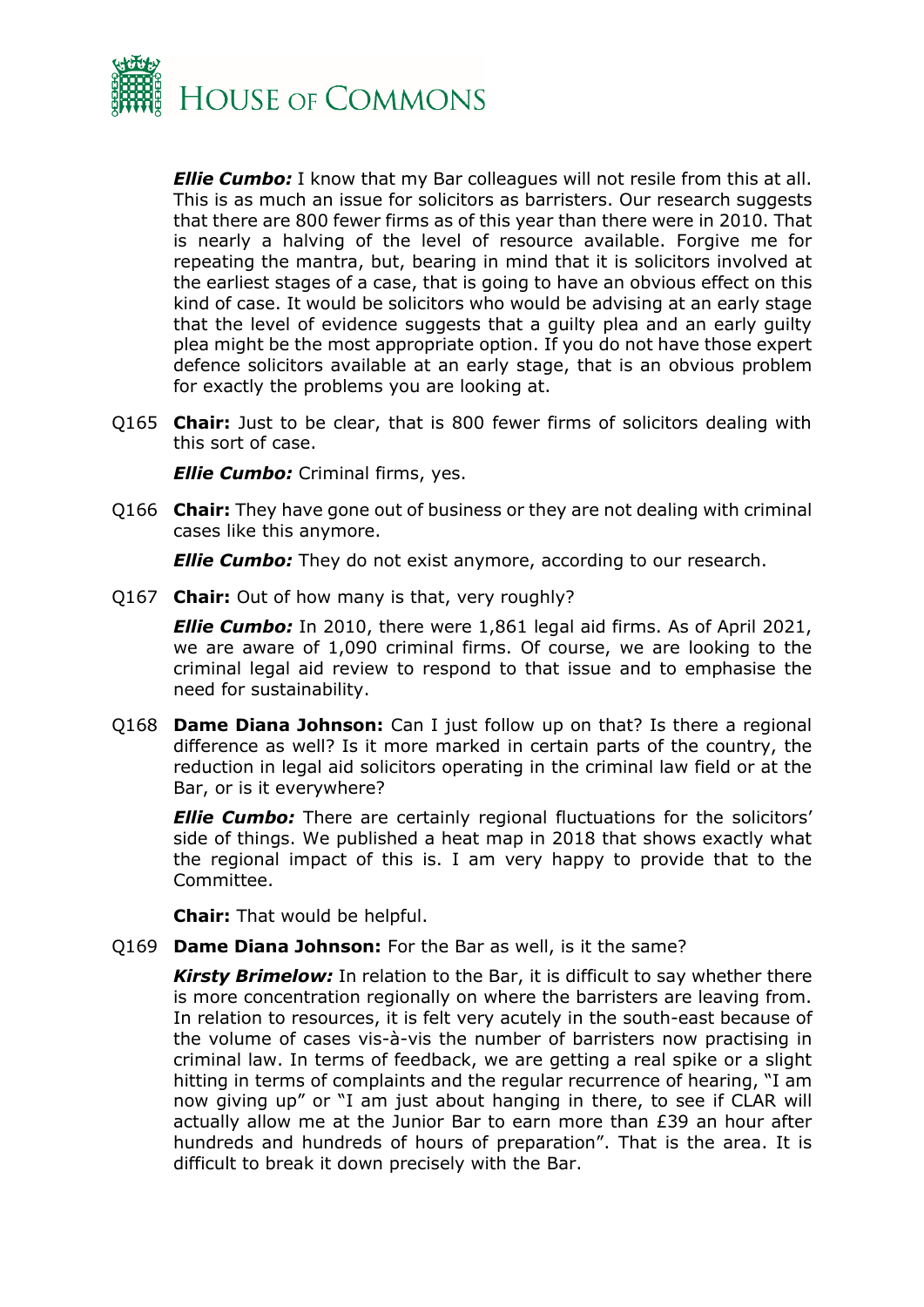

Q170 **Dame Diana Johnson:** I want to ask you about the end-to-end rape review. Having just asked those questions to you, I am particularly interested in how much evidence you felt you were able to contribute to that rape review from the practitioners' side of this.

**Derek Sweeting:** We are engaged with the review.

Q171 **Dame Diana Johnson:** When you say "engaged", though, do you feel you were engaged enough? Were you able to contribute as much as you wanted to?

*Derek Sweeting:* We always want to contribute more. Sometimes Government engagement seems to be a little tick-boxish, or it can feel like that when you are doing it. We have certainly been involved in the process and have had input, so I would not say that we were not involved.

Q172 **Dame Diana Johnson:** That does not exactly sound like you feel that your involvement was fulsome.

*Derek Sweeting:* No, I would not say fulsome. I would not go that far.

*Ellie Cumbo: I* would be happy to clarify the specifics for the Bar Council, the Law Society and the CBA. We were all part of the Criminal Justice Board subgroup that had input into the rape review. I would not disagree with what Derek said necessarily about the level of that input, but we had the opportunity to discuss the direction in which the review was going. Derek and I both sit on the implementation advisory group that is now chaired by Victoria Atkins. We certainly are involved in the sense of being able to consult with civil servants on the next steps for the review.

Certainly from the Law Society, I would say that we have some concerns about whether the rape review is always mindful of that balance that I referred to earlier: the need to ensure that complainants' experiences and defendants' fair trial rights are always in balance. It is a very delicate balance. I should say that, whenever we raised that concern, it was well taken by those we were speaking to.

Q173 **Dame Diana Johnson:** Were you able to speak directly to Ministers? You mentioned Victoria Atkins there.

*Ellie Cumbo:* We are now, but not during the initial stage that led to the production of the report.

Q174 **Dame Diana Johnson:** I wanted to also get your view about the ambition in the end-to-end rape review to return rape prosecution rates to 2016 levels by the end of this Parliament, whenever that is, and whether you think that is actually achievable. Is that realistic?

**Ellie Cumbo:** Is the question to all of us?

**Dame Diana Johnson:** Yes, I would like all of your opinions.

*Kirsty Brimelow:* I have a concern with ambition and conviction rates. I have a concern generally with scorecards, metrics, figures, because what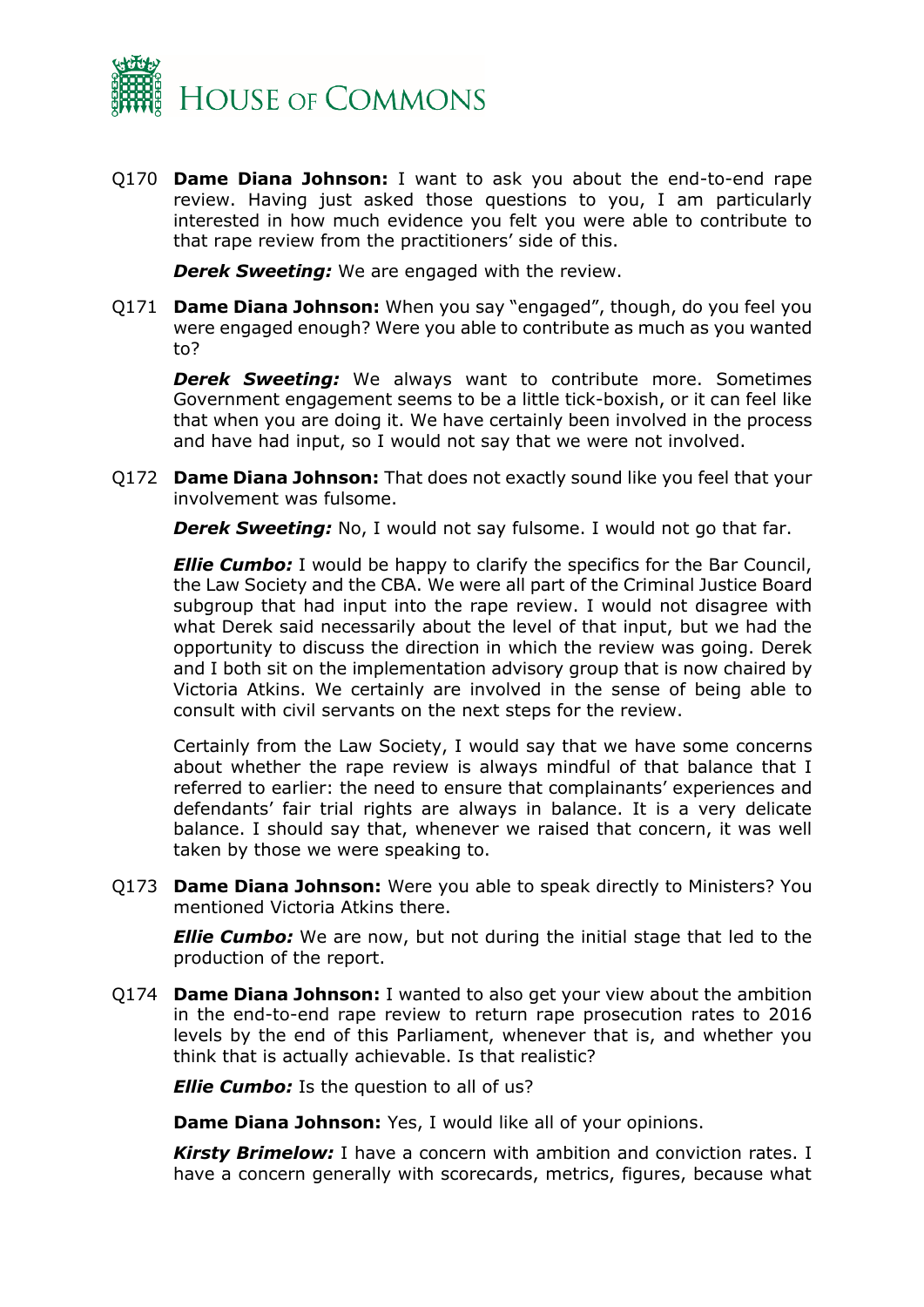

we are dealing with is people and these are complex cases with real, human emotions. We need to perhaps put some colour into it.

The daily life of a criminal law barrister prosecuting and/or defending in these cases is dealing with witnesses who can be in extreme distress or tears; dealing with jurors who may have been physically sick in court after the evidence; dealing with violence coming from the public gallery or sometimes between jurors. All of this impacts. It all needs handling by advocates, as well as the judge, and all to ensure that the fair trial rights of the defendant are upheld. That is an absolute right. It must come first.

Of course, you must consider the complainant's access to justice. You must consider the complainant as a witness. There are a lot of protections around complainants, but there is also a lot of misinformation given to complainants.

Rather than having an ambition to drive up conviction rates, I would prefer to have an ambition that these cases are properly prosecuted and properly defended, and the resources go into them. Then you will see those results being sustained in a way that is seen more as acceptable.

**Derek Sweeting:** Can I just correct one thing, though? You referred to conviction rates, which is the dangerous sort of metric that Kirsty was referring to.

**Dame Diana Johnson:** Sorry, it is prosecution rates.

**Derek Sweeting:** Yes, actually, the Government articulate the ambition in this way: "to return volumes of rape cases being referred by police, charged and going to court back to 2016 levels by the end of the Parliament". That is the way in which it is put by Government. In answer to your question, my guess would be that it is going to be very hard to do that.

**Dame Diana Johnson:** Would anybody else like to comment on that?

*Ellie Cumbo: I would agree with all of that.* 

Q175 **Dame Diana Johnson:** Just on this end-to-end rape review then, are there specific things that you would have liked to see included in it that you think would help the Government achieve that target? Is it about additional resources? We have talked a lot about that. Is it about doing something about how barristers and solicitors are paid? Is that how we have to go?

*Kirsty Brimelow:* I do feel we have a lot of reviews. In some ways, the landscape of trials and prosecutions with sexual offences cannot keep up with all the reviews, the policies that we have and the proposals. What is lacking each time is the money for the practitioners who are being asked to do this work. Without that money, any rape review is worth, frankly, the paper that it is written on.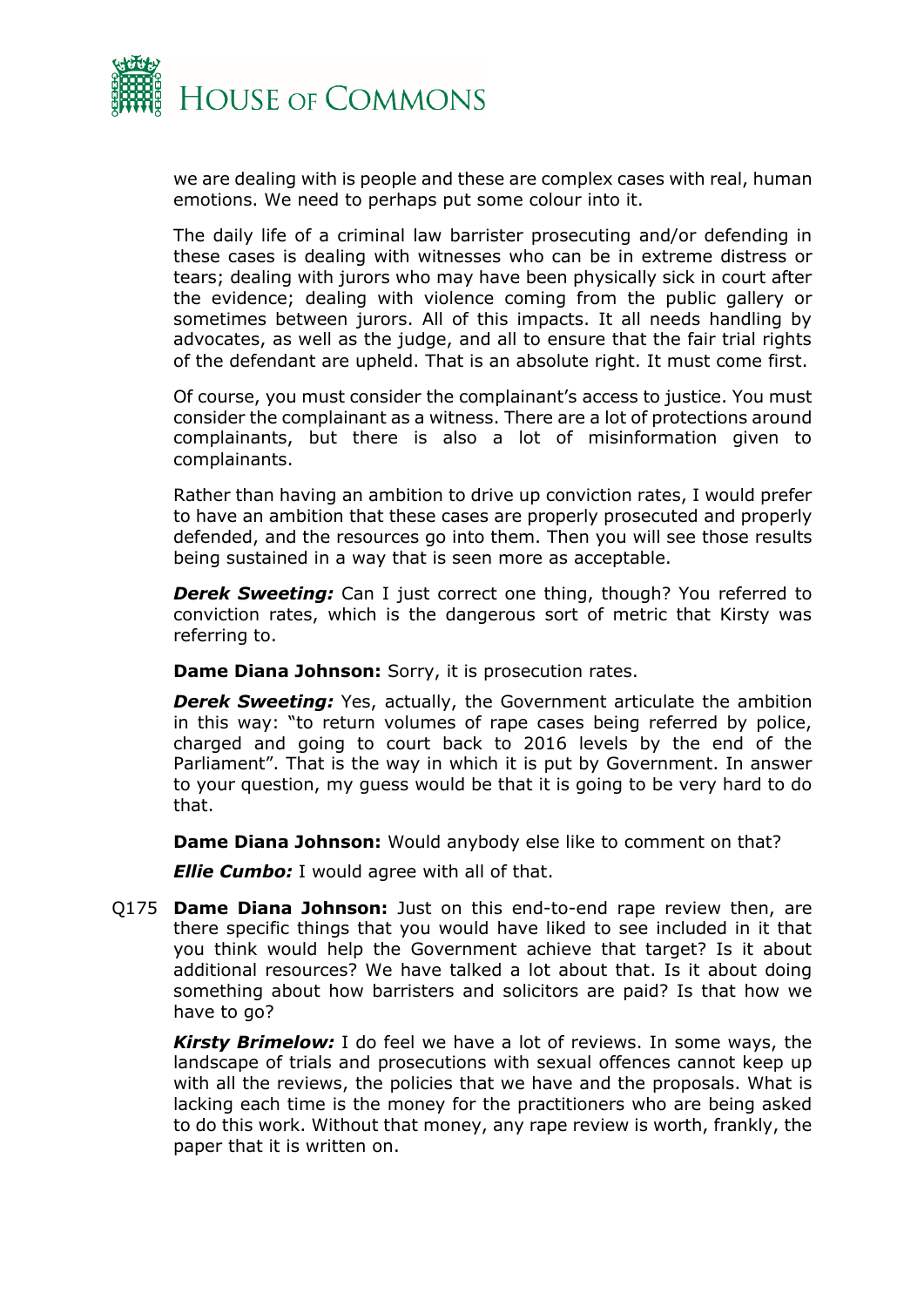

*Ellie Cumbo:* I would agree entirely with that. It was an obvious gap in the terms of the review, which were clear. We understood them and we participated on that basis. A great many of the very positive recommendations from the rape review are procedural and cultural. They cannot take effect in an infrastructure that is lacking.

*Derek Sweeting:* The picture you have is that there has been a reduction in capacity, ability and experience among solicitors, among barristers, and among police officers, who used to be there in greater numbers with the experience to investigate these cases. That is endemic and many of the recommendations are either things that do not seem to have a price tag attached or things that plainly do, and they jump out of the page as something that will need to be resourced. Without some guarantee that there will be sufficient resourcing, we are not going to be in a position to make good all those deficits, which are accumulated deficits. We have not suddenly arrived here.

The other part of the broader picture is that, although the investigation and prosecution of rape has particular features, as we have discussed in the course of the evidence, that make it stand apart from some other areas, it is not apart from the criminal justice system. You cannot expect to improve one particular part of the criminal justice system, which, like every other bit, requires resources, experience, skill, committed people with the morale to see these things through, and regard that as something that can be done in isolation. It has to be part of a much bigger series of re-floating and refunding criminal justice.

Q176 **Chair:** Can I ask you, Professor Lewis, one further question on that? Then I will ask a couple of wind-up questions for all of you at the end of it. You are leading through the Law Commission on the law, guidance and practice around the use of evidence in prosecutions of sexual offences. What areas are those going to cover and what are the potential outcomes of the project that you foresee?

*Professor Lewis:* The potential outcomes would be the usual recommendations for reform of the law. Let me tell you about the areas we know we will be looking at, or are confident we will be. Some of them were mentioned in the rape review report, which included this ask of the Law Commission, to look at the rules of evidence.

One is how the law should respond to misconceptions. The current method is judicial direction to the jury. We will be looking at that, but we will also be looking at the possible admission of expert evidence to counter misconceptions. Finally, there are other forms of usually pre-trial juror education. Professor Thomas was talking about her work, some of which will involve testing of video that would be played to jurors before the trial starts, explaining the misconceptions that may be present and providing rebuttal of those where they are factually based.

The second area is the admission of sexual history evidence in relation to the complainant. There, we will be looking at what are known as the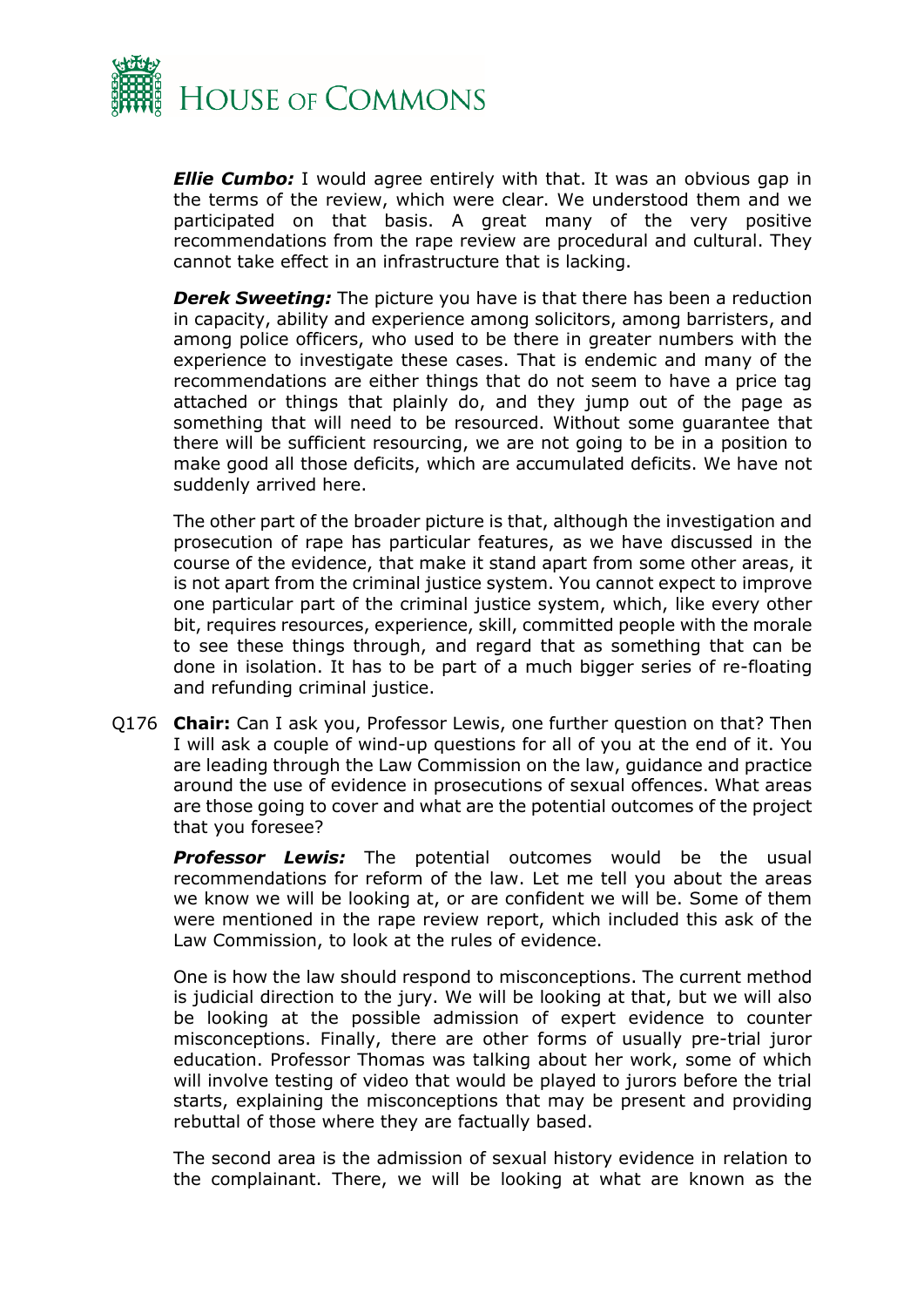

gateways. When is it that that evidence is admissible? We will look at other models. There are other ways of structuring a restriction on sexual history evidence. One could, for example, have impermissible lines of reasoning set out in the legislation rather than a categories approach, which is what we have. We have greater restrictions where the issue is one of consent, and wider provision where it is not an issue of consent or where it is rebutting the prosecution's evidence.

Again, as I mentioned in relation to medical and counselling records, we will look at the process as well as the substantive rules. Should the complainant be legally represented at the hearing to decide on the admissibility of sexual history evidence, for instance? Should there be a right of appeal from that decision to admit sexual history evidence? Medical and counselling records or personal records more generally, I have already mentioned, is something that we have been specifically asked to look at.

Character evidence was also mentioned, so good character or bad character in relation to both the complainant and the defendant, and the judge's directions to the jury about how they should deal with the character evidence that has been admitted.

The final area has also already been discussed. That is special measures to help the complainant give his or her best evidence and have, hopefully, a better experience of going through what can be a retraumatising process, as I know you have heard. There is a division of responsibility here. The Government have taken on the question of how implementation of existing special measures should occur, with particular reference to section 28, so the provision that allows for the introduction of pre-recorded crossexamination and re-examination. They are looking at starting with a greater number of pilots and then rolling it out more generally.

We are looking at the law reform questions. Do the provisions governing special measures require reform? Should there be additional types of special measures available, or different ways in which the special measures become available in relation to this group of complainants? We will certainly talk to practitioners about their experience of the use of particular special measures. I know, for instances, Sir John Gillen was talking to you about evidence given in private. That is something that anecdotally we have heard is not used very much, but Northern Ireland is looking at using that and, in fact, much more broadly, we will be looking at using it or the evidence in relation to it when the complainant is giving evidence.

Q177 **Chair:** That sounds like quite a big project. What are the rough timescales of when you are going to report?

**Professor Lewis:** The rough timescale is 18 months from the beginning of next year. We are already in the process of producing a background paper, which will set out the issues that I have just highlighted, what the law currently is and what the law reform options might be. That will be designed to be read by anyone, so members of the public as well as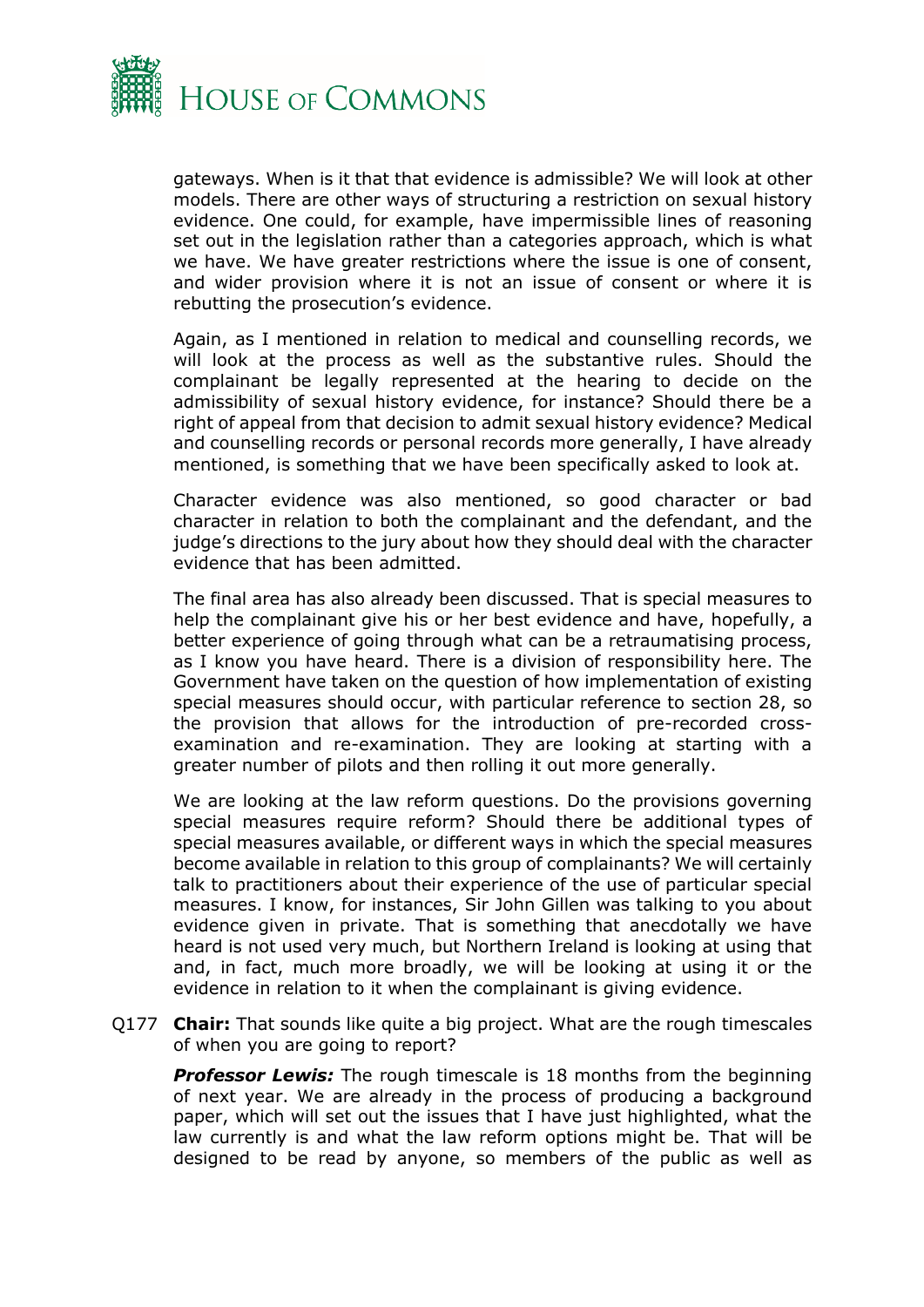

lawyers, stakeholders, operational people, police, prosecutors, etc. It will set out the things we are interested in looking at.

Then over the course of the next few months we will be doing what we call stakeholder engagements, so talking to all of those who work within the system, talking to victims, organisations that support victims, lawyers and police officers, to try to formulate provisional proposals for reform. We would then put that out in a consultation paper and engage in an in-depth public consultation, which we anticipate running over the summer into the autumn of next year.

Having done that, we almost always change our minds, having talked to the public, which is a really important feature of the Law Commission's work. There is not much point in consulting if you are not prepared to change your mind. We need to hear from members of the public, and from those involved in the system, what will work and what will not work. Then we will look at publishing a report with formal recommendations for law reform, which we would anticipate laying in Parliament in June 2023.

Q178 **Chair:** This is completely hypothetical and for the practitioners. Looking upstream at this whole infrastructure, say the Government were to double the number of police officers tomorrow, which is not going to happen, and they were proportionally put around all the areas they look at, which would involve lots more officers dealing with sexual abuse inquiries, perhaps specialist support officers, etc . What would the impact downstream be on the legal profession and how you then dealt with more evidence, more researched evidence or more detailed evidence coming forward to the CPS and potentially ending up in court? What are the implications of that for you?

*Kirsty Brimelow:* With the doubling of police officers, looking upstream, the fundamental question is who these police officers are going to be. If they are junior recruits, they are going to come in not with sexual offences specialist training. What is needed is to rebuild the former system, where you had really fantastic officers who were trained in dealing with complainants in sexual offences, which enabled us to go around the world and say, "Look at our system. Look at what we are doing, which is great". We can no longer do that. That is the first point. The number itself is not necessarily going to make any difference. It is going to take time as well, because you need to get that training in there.

As to what effect it will have downstream, as more time goes by without funding, we can see a pattern of barristers who are prosecuting these cases leaving. With no injection of funds into legal aid, practitioners are being asked or directed to travel to a court for £90 in a sexual offences case, plus they have to pay their own rail fare, just as one example. Then they have to pay cost to chambers and self-employed tax on top of that. It is for that reason that there will not be barristers to actually do these cases. That is the fundamental issue.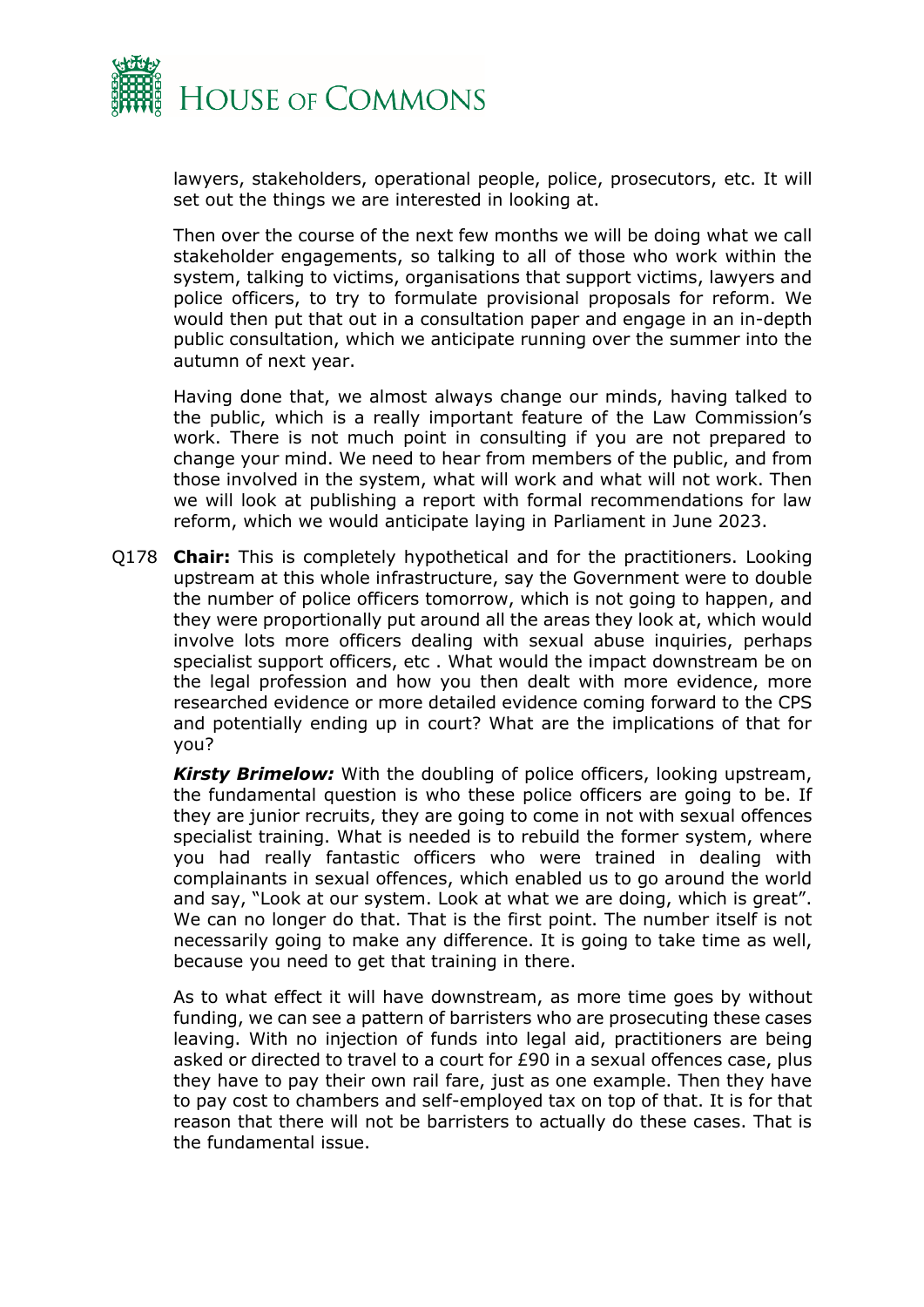

There had been a promise that the CLAR report would be published by the end of the year. That has been repeated publicly from the Ministers and has been the message to the Criminal Bar Association. We understand, as of yesterday, that that promise appears to have been slightly neutralised, in that it is not definite. Whether members of the Criminal Bar will wait any longer or will simply say, "We will no longer take return cases in order to keep the criminal justice system going" is a matter that is debatable. That is a real concern for us, who have been working so hard to try to support everyone within the criminal justice system, from witnesses and complainants right through to Government.

It is a real concern for us that that final bit of good will, which is looking for an injection of money from CLAR, is going to be pulled away and pushed back even further. I should say, on suspension of any action by the Criminal Bar Association, they have been waiting since 2018. They are fairly tolerant people. My concern is that there will be no Criminal Bar left to do these cases.

**Chair:** Mr Sweeting, do you have anything to add to that?

*Derek Sweeting:* Your question is an Aladdin's lamp one. If we suddenly had a doubling of the number of experienced police officers dealing with rape cases, all those cases would come downstream and there would not be the capacity to deal with them. It is an obvious point.

In the real world, we can see what that means, because we do have a promise to increase the number of police officers by 20,000. That gets us back to a position we were perhaps at some time ago. If you look at the spending review paper, that envisages that over the three-year period of the spending review we are going to reduce the backlog from 60,000 to 53,000. Obviously, that is taking into account cases coming into the system. Those figures include what we have been talking about this morning: rape and serious sexual offending.

There is no real explanation in the Treasury paper of why that figure appears so unambitious: 7,000 to get us down to 53,000. It was 37,000 before we hit the pandemic. That was already far too high, and deliberately so. One explanation that has been given is that we are going to expect more work coming from the 20,000 police officers. We can see already that, as soon as you start increasing the amount of police work that is being done at the outset, you are going to have to either have more resources or accept that you cannot do as much.

We come right back to the point I was making about organisations having to fit what they can do to the resources they are given. This is, in the end, not really about those backlog numbers; it is about timeliness. That is what the NAO was saying when it was looking at the position. We are going to see these backlogs and delays in the system persisting past 2024. In the context of what we have been talking about with these sorts of cases, we know the one thing that matches delay is attrition. People give up. That is where we let the victims of sexual violence down.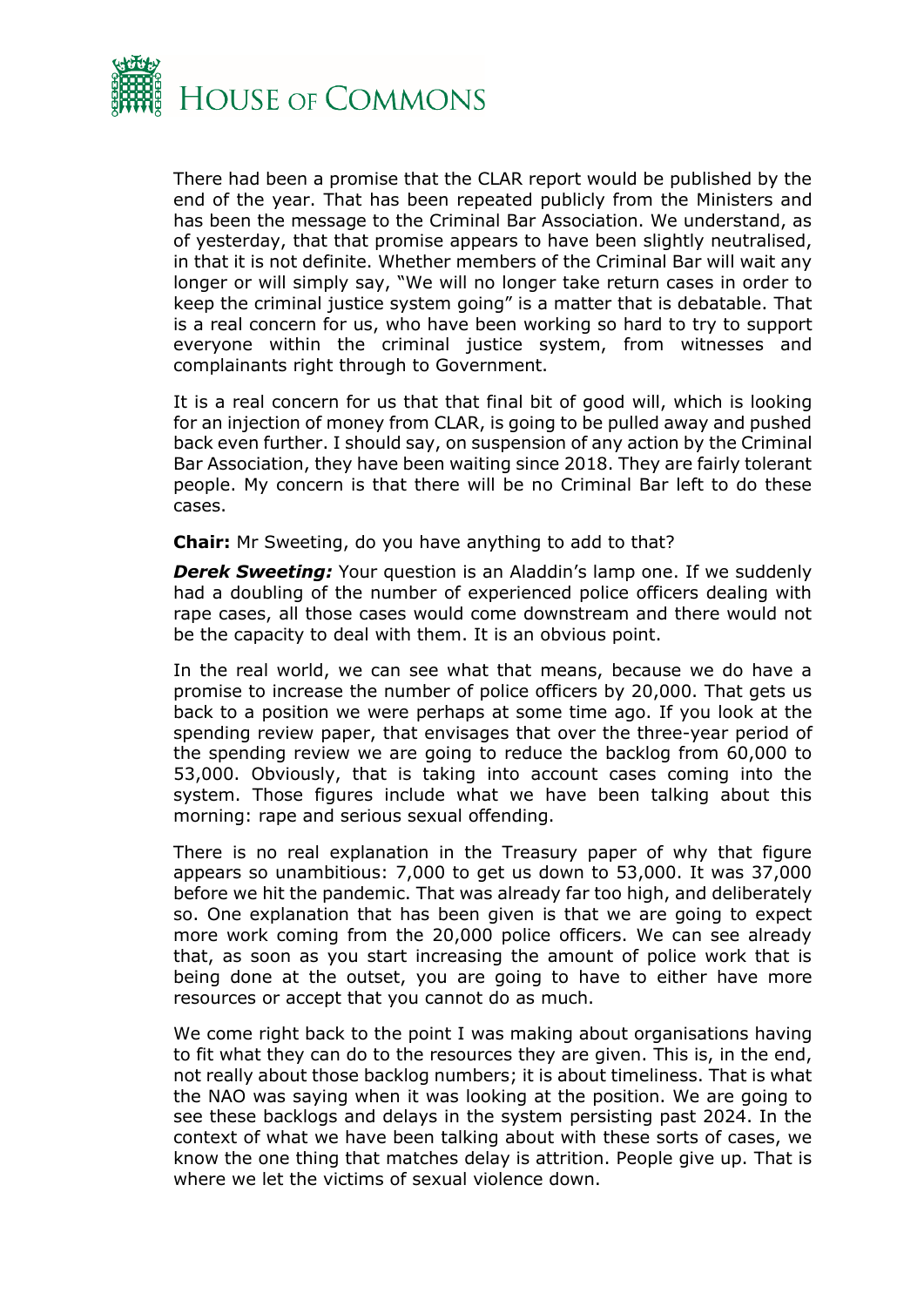

Q179 **Chair:** I have one last, slightly niche question. Yesterday we took some quite alarming evidence in private from four deaf women victims of sexual abuse. They said some quite alarming things. Because of the lack of availability of signers and others, the witness statements and everything that they would have been expected to give early on did not happen, as a result of which certainly one of the cases resulted in a not guilty verdict in what otherwise was a quite clear guilty case. The resources and the specialisms were not there all the way through the system. Do you acknowledge that? Are there other groups of victims with particular disabilities or challenges who you think are being disadvantaged because we are not able to support them, at whatever level?

*Kirsty Brimelow:* Yes, I certainly acknowledge that. In fact, even more fundamentally, it is quite common—I had an example from a CBA member very recently, in the last week—that a case will be listed and the interpreter does not arrive or it is the wrong language. Then the case gets kicked into the long grass. In terms of the system as well, we have real issues with defendants being brought to court late. That might be something to do with the contract, in that contractors are only contracted to bring defendants for 10 am when the courts now are trying to sit at 9.30 am, or they are actually sitting at 10 am but it is not factored in that the barrister needs to see the defendant, resulting in more delays, which can also push the case out. There are all sorts of issues with support.

The other aspect, in terms of support for complainants and the current setup and support mechanism, is that we need to have nationalised training for any groups that are supporting complainants. Information needs to be given by those people who are supporting complainants, for example that notes are potentially disclosable. Those who are supporting complainants need to understand properly how the court system works. Sometimes horror stories are given to complainants that just do not reflect the reality of what happens in court.

The final aspect I would point to is that intermediaries can be very helpful. They have national training with one service provider. That is a good model to follow. They have a framework of ethics also, which is a good framework. That needs to be rolled out more for use by defendants, who also can be vulnerable.

*Ellie Cumbo:* Can I give a final example of the way in which both professions—the Bar and the solicitors' profession—clearly work very hard to address those vulnerabilities, which undoubtedly exist? To answer your question, it simply stands to reason that it must be harder for more vulnerable groups than others. The advocacy and vulnerability training was made available by both professions proactively in response to concerns raised in the public domain about the way in which vulnerable witnesses were treated, specifically as part of the examination and cross-examination process. I believe it is considered to have been a really successful approach, which the professions have taken very seriously from the start.